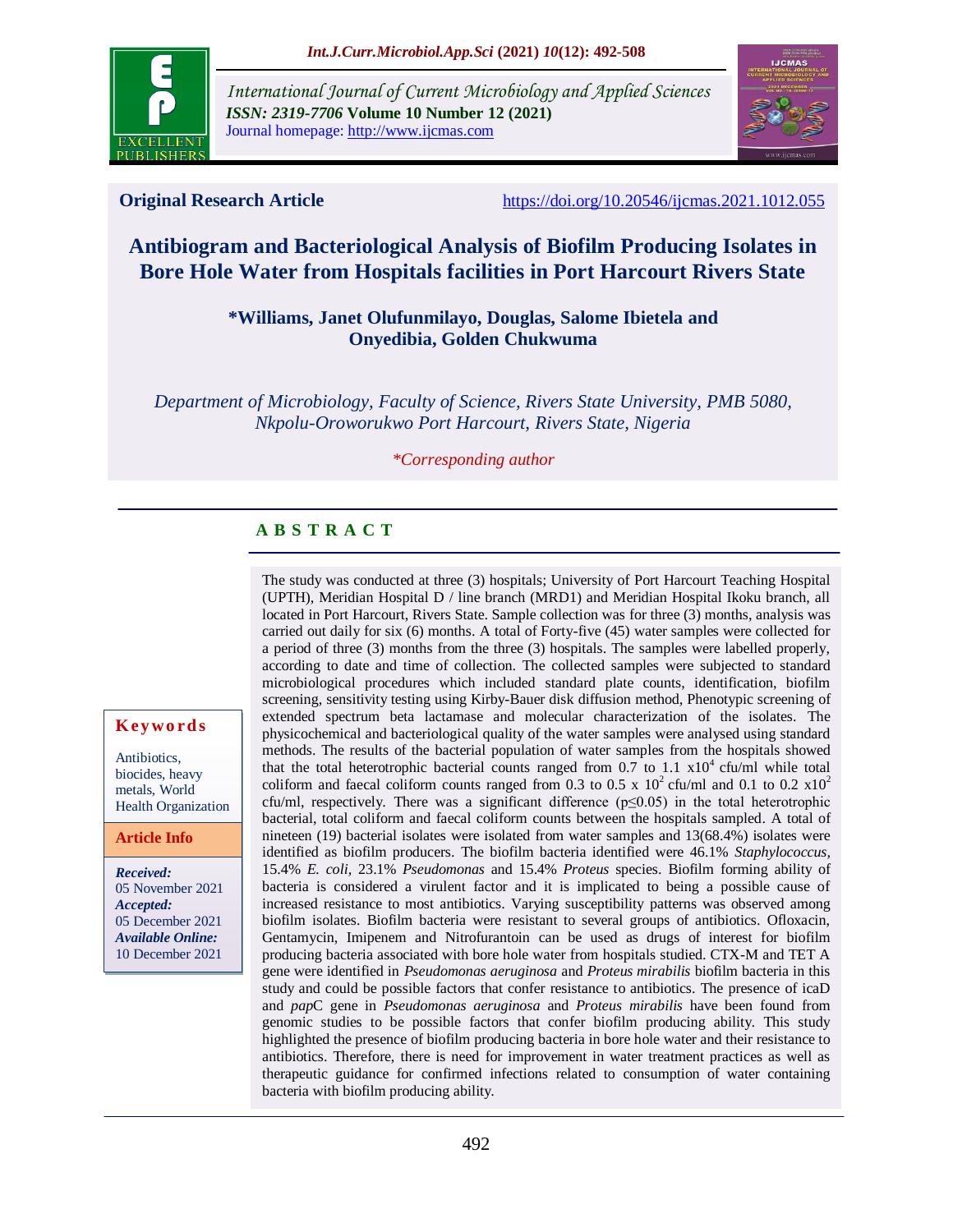# **Introduction**

Biofilm is a heterogeneous bacterial community that is protected against desiccation, antibiotics, biocides, heavy metals, and ultraviolet radiation by a slime matrix (21). Microorganisms are thought to be responsible for more than 65% of bacterial infection when they form biofilms (12).

Several water-related disease outbreaks have been attributed to deficiencies in water distribution systems. Hospital water sources can be effective sources of infection. According to the World Health Organization, drinking water should be free from anything that could endanger human health (52). Water is usually treated before distribution to users and their level of treatment before leaving the treatment facility should be within the limits set by World Health Organization. Unfortunately, during use, the quality of water may vary from the treatment time. In addition, disinfection greatly reduces microbial load but does not eliminate them completely. This allows the surviving bacteria to grow in desirable conditions(20). A decrease in water quality can lead to subsequent growth of highly pathogenic bacteria, due to systemic faults such as cross-linking, broken water pipes and contamination during pipe installation (9). In addition, these bacterial cells can attach to and build biofilms in pipeline areas where cells can be released into the fluid (9). Most bacteria found in drinking water systems exist in biofilms, rather than in free state (9). A high heterotrophic plate count may indicate biofilm formation in the water or piping system as reported by General Laboratory Technology (25). The growth of biofilms causes alteration in the turbidity, taste, colour, and odour of water (10). The problem arising from the use of such water can be immediate or not; but consideration of water quality becomes of interest when emerging concerns arise in their use (2).

Biofilms are naturally heterogeneous. When bacteria are in sessile form, they respond and behave differently than when they are in planktonic form (7). One of the most significant of these is the rise in antibiotic resistance (33). The velocity of diffusion of an antibacterial agent aimed at a biofilm is slowed by the extracellular polymeric matrix found in biofilm communities (55). This is accomplished by the extracellular polymeric structure interacting chemically with antibacterial agents or by slowing the rate of diffusion (51). Microorganisms develop biofilm to maintain their survival (27).

The presence of biofilm producing bacteria in borehole water presents need for public health intervention. As we know, water is used throughout food process and is used directly by humans, so it is necessary to determine the water quality. Some recurring human-related water infections have been reported, with biofilm-producing bacteria suspected as being the underlying cause (47). As a result, the requirement to isolate and identify bacteria in borehole water, as well as examine the biofilm development potential of bacterial isolates in distinct hospital water samples, emerges.

Planktonic cells are eliminated by antibiotic treatment while sessile forms are resistant and continue to grow inside biofilm (14). A surge in antimicrobial-resistant forms of bacteria has been noticed in recent years and among the bacteria discovered to exhibit antibiotic resistance are those that generate biofilms (47).

This is due to increasing antibiotic tolerance (44).Current antibiotic treatment guidelines do not reflect changes in the environmental dynamics of various bacteria (24). The belief that they would eradicate the same sort of bacteria regardless of where they are present is a primary driver of antibiotic resistance (29). Antimicrobials can enhance the production of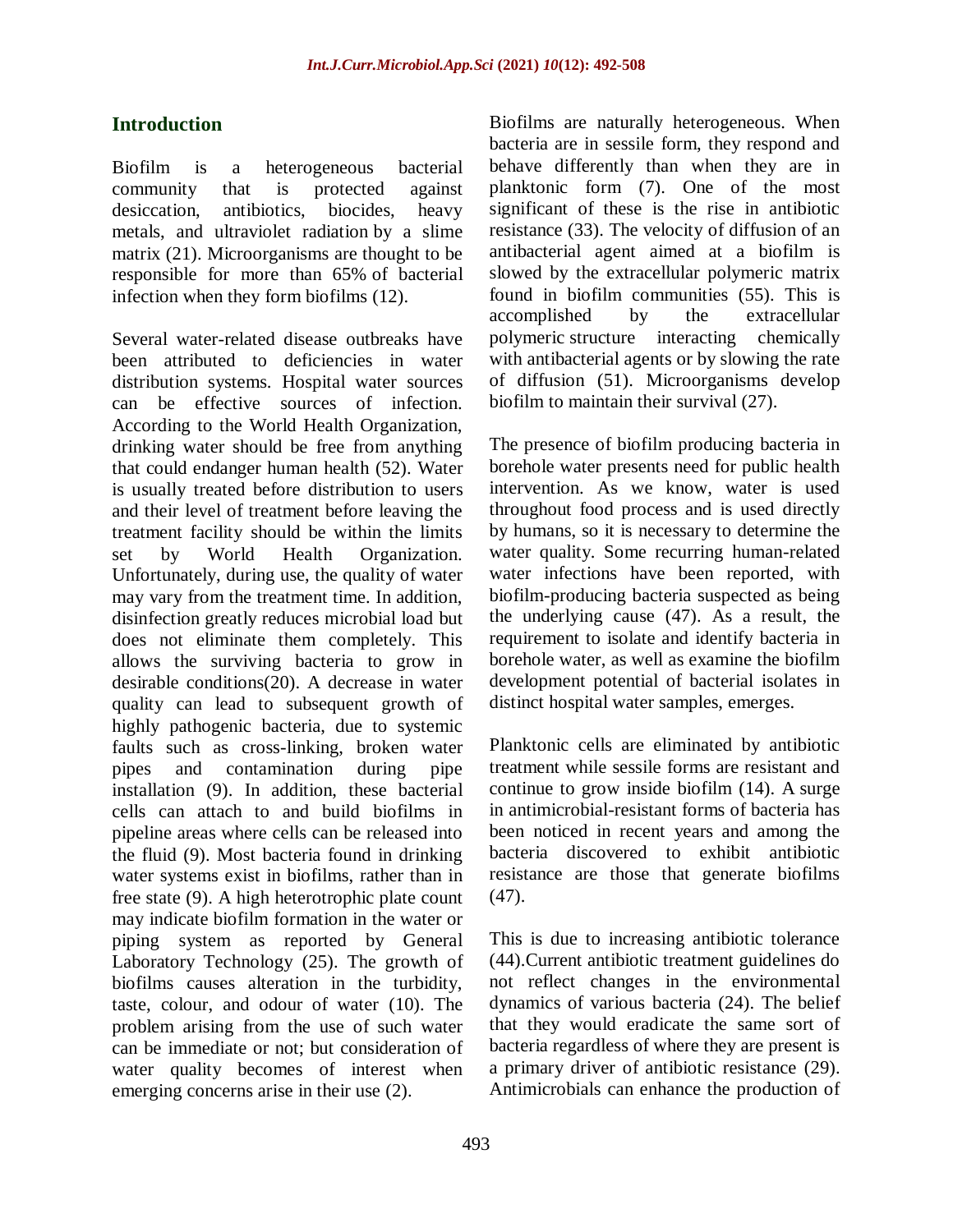biofilm in a number of bacterial strains when delivered at a low level of inhibition (46). This is especially important since underlying cells within the biofilm may be subjected to low levels of antibiotic resistance.

Antibiotics can increase biofilm growth rather than restrict it (31). Given the relevance of the aforementioned concerns to public health, it is critical to identify the bacterial isolates. collected from hospital bore hole water, evaluate the bacterial isolates potential to produce biofilms and determine drug delivery techniques for reducing water-related bacterial biofilm infections.

# **Materials and Methods**

### **Study Area**

The study was conducted at three (3) hospitals; University of Port Harcourt Teaching Hospital (UPTH), Meridian Hospital D/line branch (MRD1) and Meridian Hospital Ikoku branch (MRD2), all located in Port Harcourt Metropolis, Rivers State.

# **Collection of Samples**

A total of 45 water samples were collected for a period of three (3) months from the three (3) hospitals. The samples were labelled properly, according to date and time of collection. The water samples were collected using sterile specimen containers in ice chest and transported aseptically to the Department of Microbiology Laboratory, Rivers State University, Port Harcourt, Nigeria for bacteriological analysis.

# **Preparation of Samples**

Samples were prepared in accordance with the guidelines of the Clinical Laboratory Standard Institute (11). The media for bacterial culture were Nutrient, MacConkey, Mannitol Salt and

Cetrimide Agar as well as Eosin Methylene Blue (EMB) were prepared according to Manufacturer's instructions.

### **Bacteriological analysis**

### **Bacterial enumeration**

Tenfold serial dilution was done on the water samples, in which 1ml of water was transferred to 9ml of normal saline and further dilutions were done up to  $10^6$ . Aliquot (0.1ml) of appropriate dilutions  $(10^0, 10^1$  and  $10^2)$ were spread plated in duplicates on Nutrient, MacConkey, Cetrimide and Mannitol Salt Agar as well as Eosin Methylene Blueusing the spread plate technique. The plates were incubated at  $37^{\circ}$ C for 16 to 24 hours. The colonies on the plates was counted and described morphologically. The colonies formed on EMB and MacConkey were used for the enumeration of the population of coliforms. Colonies formed on Nutrient Agar was used to estimate the total heterotrophic count (THB). Cetrimide Agar and Mannitol Salt Agar selectively supported the growth of desired bacteria.

# **Bacterial isolation**

Isolation of bacteria was done using standard microbiological procedures. The test samples were cultured on the different media. Emerging cultures were examined for distinct colonies, from which inocula were subcultured onto sterile solid plates for growth. Uniformity of colonies marked purity and the pure cultures were subjected to characterization and identification. Characterization was based on colony morphology, microscopic properties and some unique biochemical tests were carried out to confirm isolates(51). Identification was first based on matching properties with existing taxa in standard manuals including the manual for identification of medical bacteria (13) and the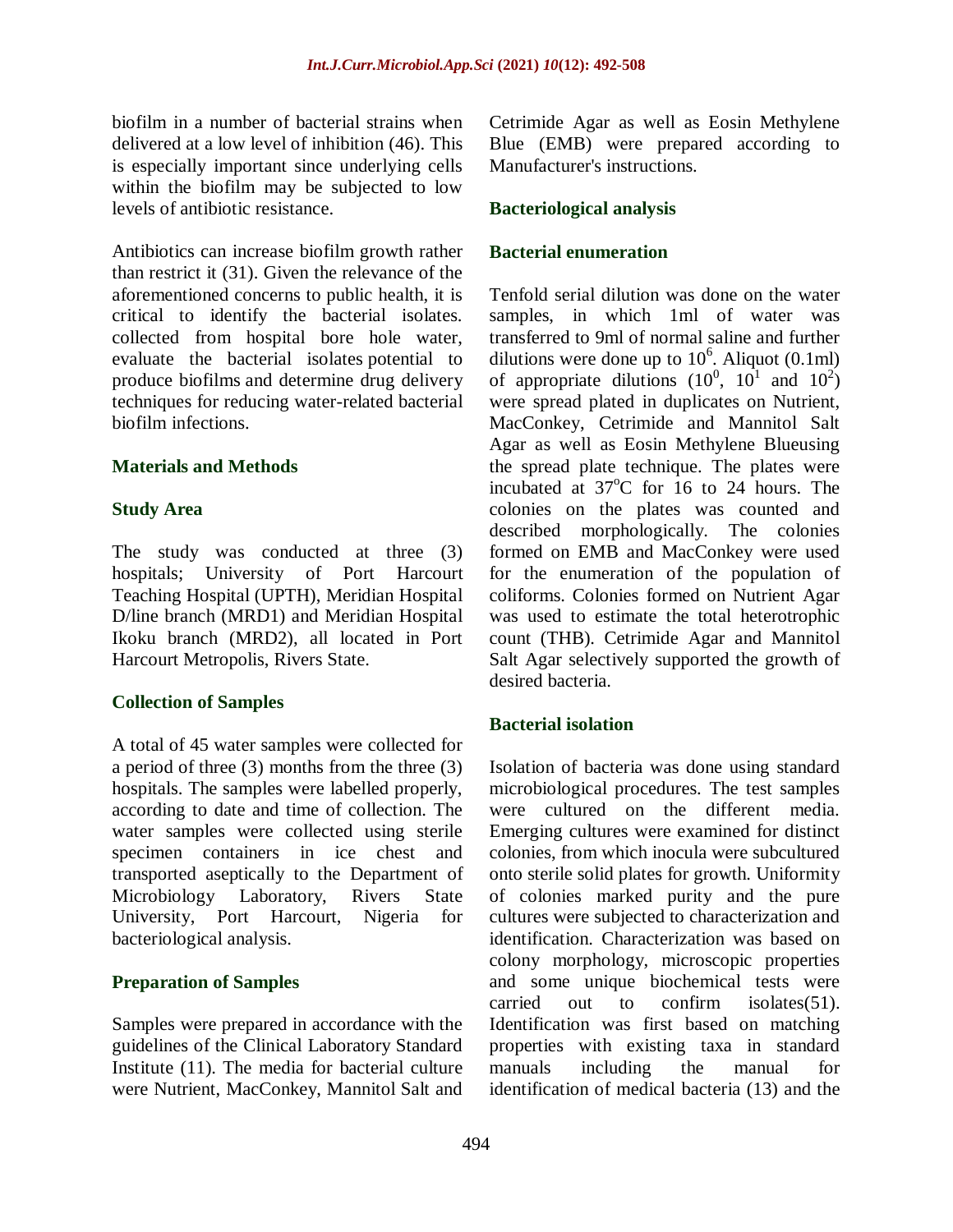Bergy´s manual of Determinative bacteriology (8). Further identification was done through Molecular technique (PCR) to confirm the identities of the isolates to species level.

#### **Biofilm screening**

Bacterial isolates obtained from the samples were tested for their biofilm producing capacity using the Congo red test method (22).

# **Biofilm Screening by Congo Red Agar Method**

The method described by (22) is a simple qualitative way to detect biofilm production among bacterial isolates using Congo Red Agar (CRA) Medium. This method was used to determine the bacterial isolates that produce biofilms. In this regard, the test organisms were inoculated on Congo Red Agar and incubated at 37°C for 24 hours. The formation of black crystalline colonies marks a positive test for biofilm production.

#### **Antibiotic Sensitivity Testing**

#### **Agar disk diffusion method**

A sterile swab stick was immersed into the tube containing the bacterial suspension and the turbidity was equivalent to 0.5m McFarland Turbidity Standard and the swab was used to swab the surface of the petri dish evenly which contained already prepared Mueller Hinton agar in three dimensions and rotating the plates to about  $60^{\circ}$  to ensure even distribution of the organism. The agar was allowed to dry for about 3-5minutes. With Sterile forceps, the impregnated antimicrobial discs were placed evenly on the surface of the inoculated plate and the disc was placed 15mm away from the edge of the plate. The head of the forceps was used to press down each disc slightly to make contact with the agar. After applying the discs, the plates were

incubated in an inverted position aerobically at 35ºC for 16-18h. After incubation, the test plates were examined to determine the zones of inhibition. The diameter of each zone of inhibition was measured in mm using a ruler and recorded for reference purpose (11).

# **Extended Spectrum Beta-lactamase (ESBL) production**

Isolates were screened phenotypically to determine the presence or absence of extended spectrum beta- lactamases enzyme. The ceftazidime resistant strains were screened for ESBL production by using disc diffusion test. The increase in the zone of the diameter of  $\geq$ 5-mm between ceftazidime (30μg) and ceftazidime-clavulanate  $(30/10\mu g)$  was considered ESBL positive (56).

#### **Metallo Beta-lactamase (MBL) production**

Isolates were screened phenotypically, to determine the presence or absence of Metallo beta- lactamases enzyme. Imipenem-resistant strains were tested for MBL production by combined disc diffusion assay using two imipenem discs, one with added 10 µl of 0.5 M EDTA. The increased zone of inhibition of > 7mm around the mipenem-EDTA disc in comparison to zone size of imipenem disc alone was confirmed positive for MBL production (56).

#### **Results and Discussion**

# **Bacterial Population**

The results of the bacterial population of water samples from the hospitals showed that the total heterotrophic bacterial counts ranged from 0.7 to  $1.1 \times 10^4$ cfu/ml while Total coliform and faecal coliform counts ranged from 0.3 to 0.5  $x10^2$ cfu/ml and 0.1 to 0.2  $x10^2$ cfu/ml, respectivelyand this is a strong evidence of faecal contamination. The study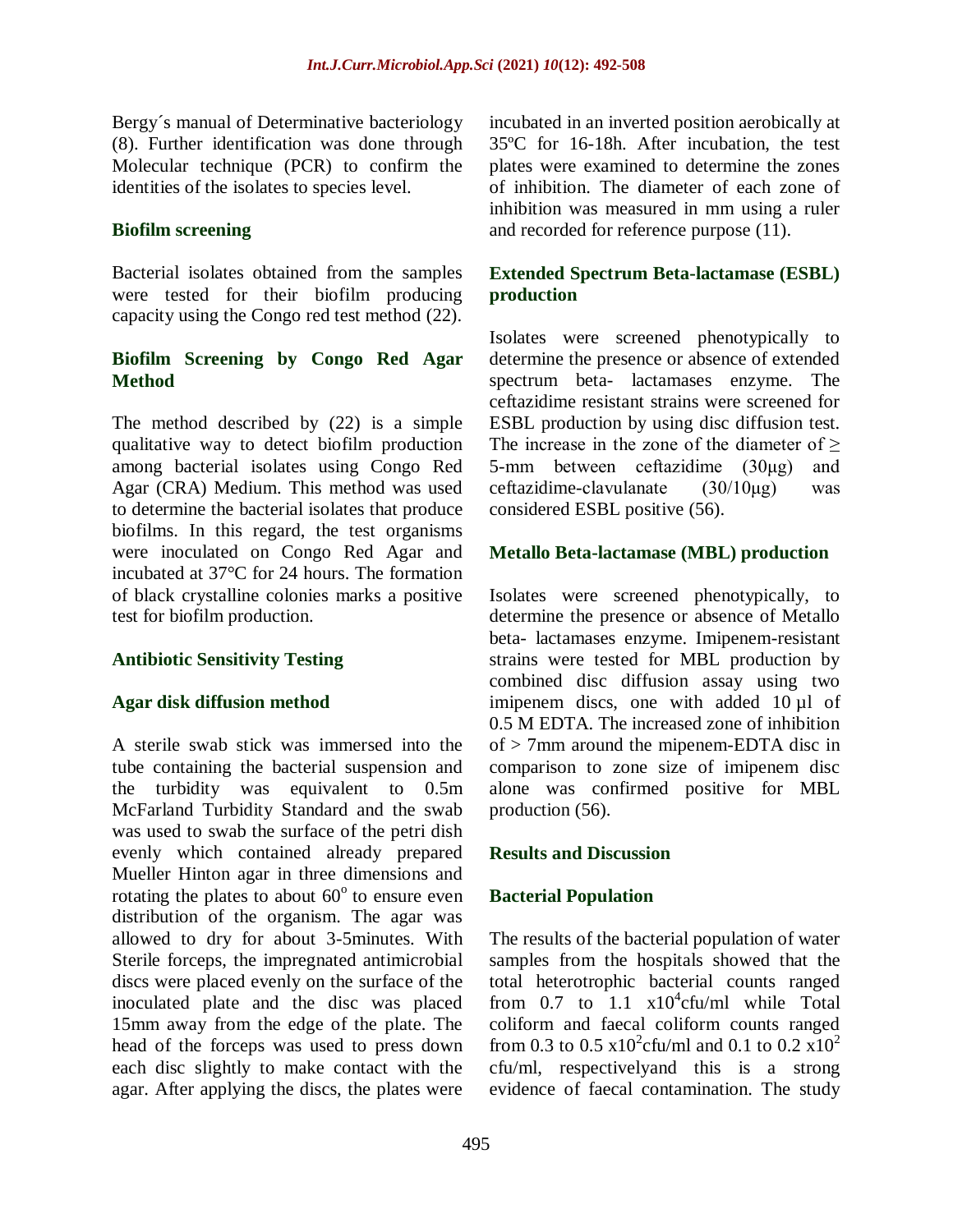carried out by (3) also recorded higher faecal coliform counts of about 0.0 to  $2.3 \times 10^2$  cfu/ml in a similar study of drinking water assessment. There was a significant difference  $(p \le 0.05)$  in the total heterotrophic bacterial, total coliform and faecal coliform counts between the hospitals sampled.Significant difference observed in the bacterial population of water samples can be attributed to the difference in environmental conditions across hospitals studied, the state of the pipping materials, as some pipes were broken which presents a route for microbial contamination (19). Meridian Hospital, Ikoku (MRD2) had higher microbial load compared to others. This can be attributed to the proximity between the borehole and the septic tank. The elevated levels of bacteria count according to (5) indicates more likelihood of the dangers which the bacterial isolates pose to its hosts body with respect to consumers. The bacterial counts obtained do not satisfy the permissible count of total heterotrophic bacterial counts in portable water and this gives a clear indication of bacterial regrowth and post-treatment failure/contamination (19).

# **Physicochemical Quality of Water Samples**

pH is one of the most important water quality parameters. Measurement of pH relates to the acidity or alkalinity of the water. Water is considered to be acidic if the pH is below 7.0. Meanwhile, it is alkaline if the pH is higher than 7.0. Acidic water can lead to corrosion of metal pipes and plumping system. Meanwhile, alkaline water shows disinfection in water. The normal drinking water pH range stipulated by World health organization (54) and National Drinking Water Quality Standard (37) guidelines is between 6.5 and 9 (Table 1). The pH of water samples obtained from different hospital boreholes ranged from 5.15 to 5.73 as recorded in this study. The water samples obtained from the three (3) hospitals borehole were acidic. This can be caused by a

number of natural phenomenon, one of them could be by mildly acidic rain, since rainfall lands as slightly acidic due to the carbon dioxide in the atmosphere, soil microbes that emit carbon dioxide and produces acids (39).

The presence of heavy metals in drinking water at concentrations higher than acceptable concentrations can cause detrimental impacts on humans. In this study, heavy metals such as iron, copper, zinc, lead and cadmium are compared with the safe limits set by World Health Organisation (53) and National drinking water quality standard (37). Concentration of lead in the water samples from the three (3) hospital locations was within the acceptable limit and this is possibly because of the plastic pipings used in the water distribution system and also the surrounding soil which may have a low amount of lead and would not interfere significantly in increasing lead concentration of water (28).

The iron concentration of water samples obtained from the three (3) hospital boreholes ranged from 0.12 to 0.20mg/l as recorded in this study. Iron imparts a disagreeable metallic taste to water and the National Quality Drinking Water Standard (37) recommended a maximum of 0.3mg/l concentration of iron for which this study deviates from. The presence of iron in ground water is a direct result of its natural existence in underground rock formations and precipitation water that infiltrates through these formations (45). Acidic water is more likely to leach heavy metals from the environment.

Electrical conductivity of the water ascertains the ability of water to conduct electricity. This is made possible by the presence of dissolved solids. These dissolved solids include calcium, magnesium and chloride. According to (54) and (37), the maximum allowable level of conductivity is 1000 µs/cm. The result from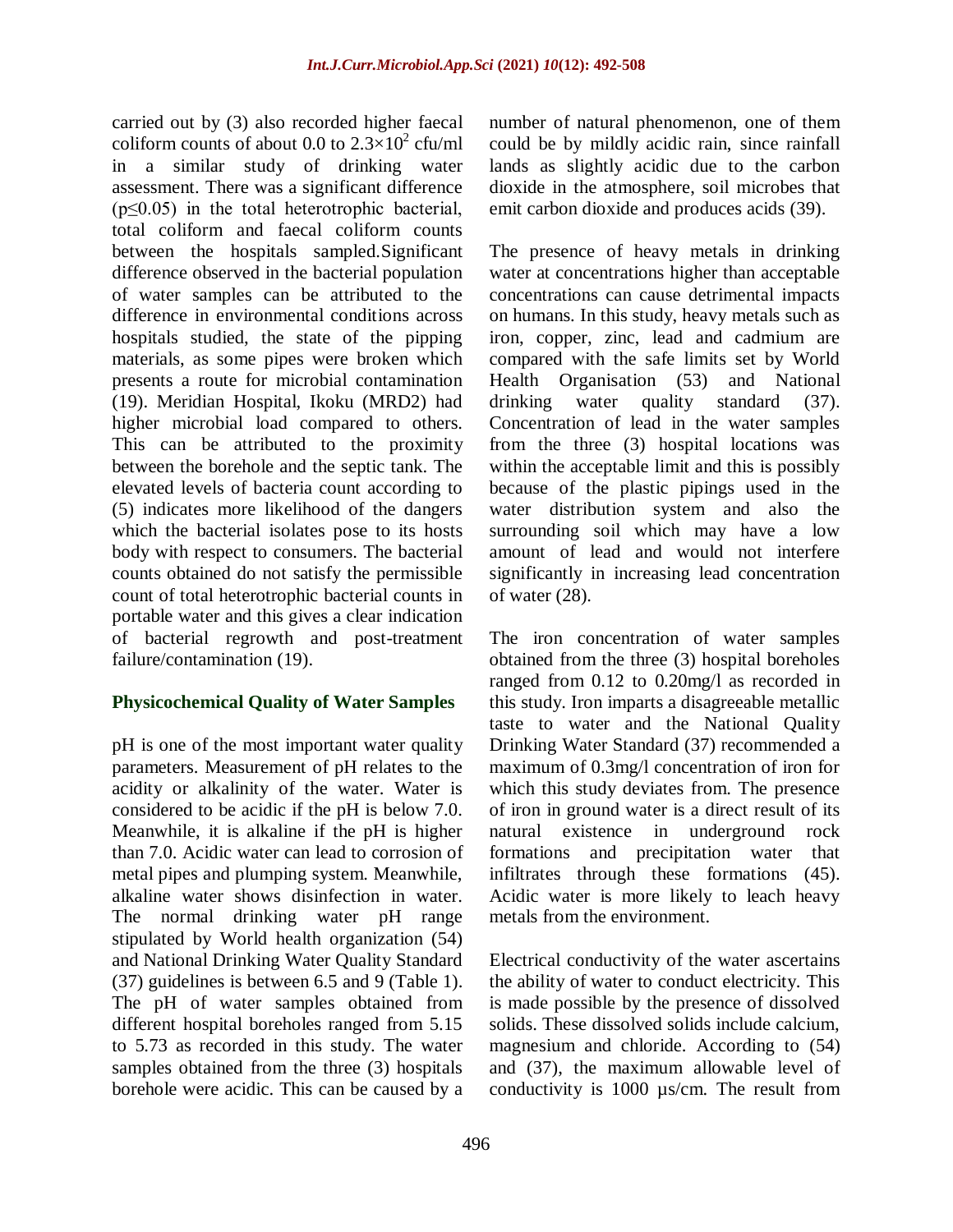this study reviewed that the measured conductivity of all bore hole water samples ranged from 14.1 µs/cm to 49.8 µs/cm. The lowest and highest conductivity values correspond to MRD1 and MRD2, respectively. High mineral content results in high conductivity value. Moreover, according to (6) the differences among the values of electrical conductivity of tap water are not yet known. Conductivity does not have direct impact on human health. High conductivity will lower the aesthetic value of the water by giving a mineral taste to the water (30).

Turbidity is a key parameter to be considered in drinking water. Turbidity of water is caused by variety of contaminants in water. The standard recommended maximum turbidity limit as set by W.H.O and NDWQS for drinking water is 5 nephelometric turbidity units (NTU). This study recorded mean turbidity level of 0.10 nephelometric turbidity units (NTU) for water samples from UPTH, MRD1 and MRD2. The results obtained revealed that low turbidity values corresponded to low bacteriological counts and vice versa. This is also confirmed from the report of (40). Soil runoff is a major source of organisms in water, as water with high turbidity is suspected to have organisms in it. The water samples had turbidity levels below the standard recommended maximum turbidity level of 5ntu which is due to the filtration system adopted by the different hospitals to ensure efficient removal of undesirable solids and organisms from water.

The maximum recommended Total suspended solids (TSS) limit set by NDWQS is 25 mg/L. Water samples showed very little Total suspended solids. This is because water systems had filtration systems attached, thus, removing suspended particles such as silt, clay and other inorganic particles. Total dissolved solids in water samples studied were within the maximum standard allowable total dissolved solid limit of 600mg/l (53). The highest TDS values of 27.26mg/l and the lowest TDS values of 7.03mg/l corresponds to the water samples from MRD2 and MRD1, respectively. The TDS values were in accordance with the findings of (1).

Water samples were tested for hardness and this study revealed hardness range of 10mg/l to 12mg/l as presented in Table 4. The results observed were within the World health organisation water hardness limit and the acceptable level of water hardness recorded in this study is because water samples had calcium, magnesium and copper within normal acceptable limits (52).

# **Morphology and Biochemical Characteristics of Bacterial isolates**

Bacterial isolates were revealed on the basis of their colonial, morphological and biochemical characteristics. Nineteen (19) bacterial isolates belonging to the following genera were identified as *Escherichia coli* 21.1%*, Proteus*  10.5%, *Pseudomonas* 15.8%, *Salmonella*  10.5%, and *Staphylococcus* species 42.1%.

The presence of these bacteria inbore hole water can be attributed to the fact that water treatment substantially reduces the number of microorganisms but does not sterilize it completely. This allows surviving bacteria to grow under favorable conditions (9).

# **Antibiogram Assay of the Isolates**

The result of the antimicrobial pattern of the individual biofilm bacterial isolates; *Escherichia coli, Proteus, Pseudomonas* and *Staphylococcus* species are represented in Tables 2 to 5. The result of the antimicrobial pattern of the individual Non-biofilm bacterial isolates; *Escherichia coli, Salmonella* and *Staphylococcus* species are represented in Tables 6 to 8. The antibiogram profile of the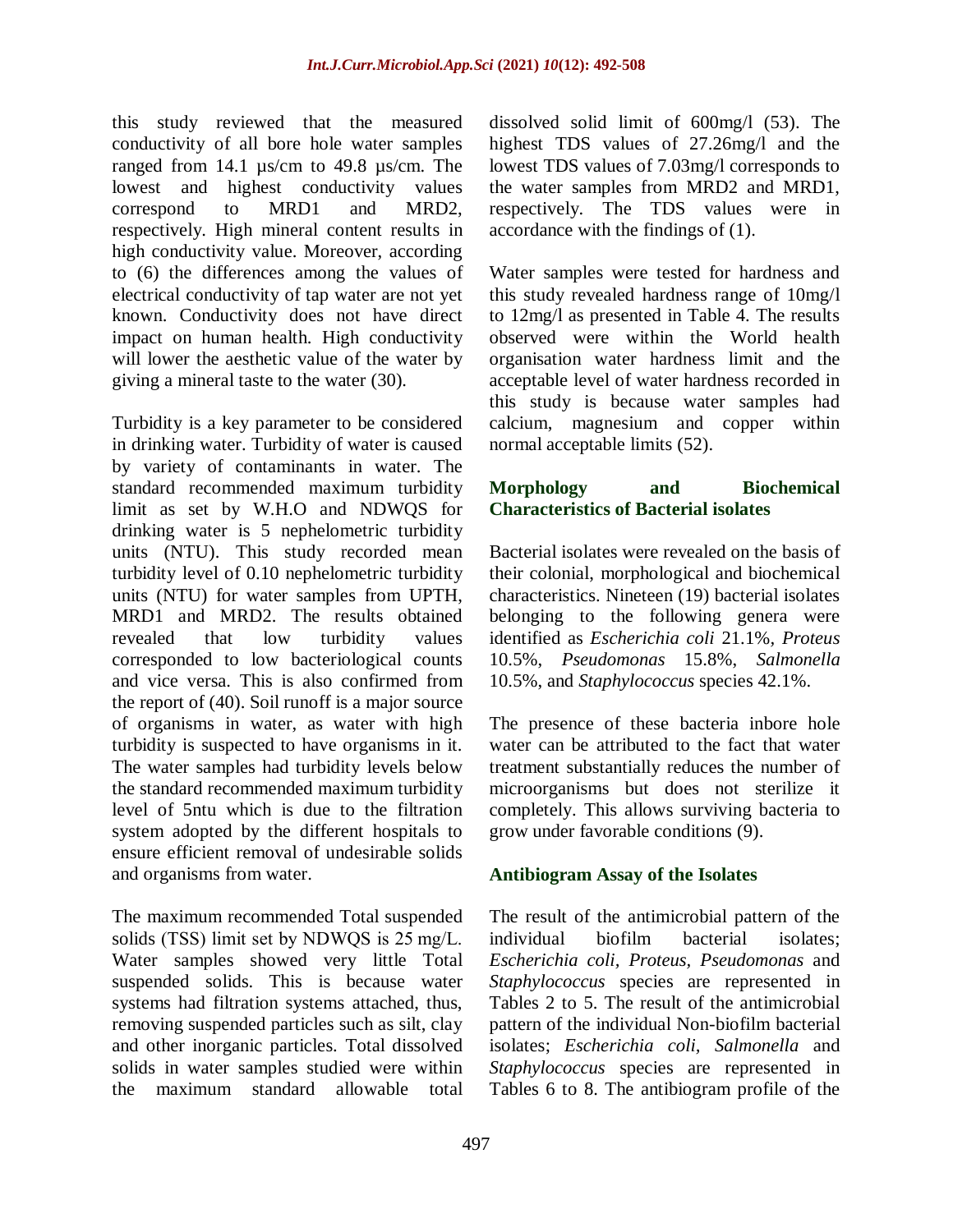isolates were graded as susceptible, intermediate and resistant.

### **Bacterial isolates from samples and location**

A total of nineteen (19) bacteria were isolated from water samples obtained from the three (3) hospitals. The findings from this study showed the relative abundance of bacterial isolates identified from bore hole water of hospitals. The biofilm bacteria identified were *Escherichia coli*21.1%, Proteus spp 10.5%, *Pseudomonas* spp 15.8%, *Salmonella* spp 10.5% and *Staphylococcus* spp 42.1%. The detection of *Escherichia coli* among the isolates is strong evidence of faecal contamination (3). Meridian Hospital Ikoku had the predominant relative abundance 10(52.6%) followed by University of Port Harcourt Teaching Hospital 6(31.6%) and Meridian Hospital D/Line had the least percentage occurrence 3(15.8%). The presence of *Pseudomonas aeruginosa* in the water samples from UPTH and MRD2 hospitals disagrees with the report of (35), where it was reported that *Pseudomonas aeruginosa* was not found in drinking water obtained from tap water, especially as the source of water are generally borehole. The observed variance in bacterial population observed in water samples obtained from bore hole across hospitals in this study can be due to the difference in environmental conditions across hospitals studied, the state of the pipping materials, as some pipes were broken which presents a route for microbial contamination.

# **Biofilm Producing Bacterial Isolates**

A total of 13(68.4%) isolates were identified to be biofilm producers. Biofilm bacterial isolates were able to form biofilms due to the possession of adherent structures, such as flagella that aid motility to receptor sites (substratum). *Escherichia coli* 15.4*, Proteus* 15.4%*, Pseudomonas* 23.1% and 46.1%

*Staphylococcus* species were identified as biofilm producers having varying occurrence across hospital bore holes as shown in Fig 1. *Escherichia coli* was present in UPTH and MRD2 at 7.7% and was absent in MRDI. *Proteus* sp was present in MRD1 and MRD2 at 7.7%. *Pseudomonas* sp had a predominant relative abundance of 15.4% in MRD2 and least percentage relative abundance of 7.6% in UPTH. *Staphylococcus* sp were present in all hospital bore holes studied and result showed that MRD2 had the predominant relative abundance of 23.1% followed by UPTH 15.4% and least relative abundance of 7.6% in MRD1. The study revealed the presence of biofilm producing *Staphylococcus* sp in borehole water, which is in agreement with the findings of (34). Opportunistic pathogens such as *Pseudomonas* sp isolated from water and have been associated in biofilm production is in line with the work carried out by (43).

# **Non-Biofilm Producing Bacteria Isolates from Bore Hole Water Samples and Location**

A total of 6(31.6%) isolates were identified as Non-biofilm producers. Non-biofilm producers identified were *Escherichia coli, Salmonella* and *Staphylococcus* species at a percentage relative abundance of 33.3%each across hospitals. *Escherichia coli* was present in MRD1 and MRD2 at 16.6%. *Salmonella* spp were present in UPTH and MRD2 at 16.6% and was not present in MRDI. *Staphylococcus* spp were present in UPTH and MRD2 at 16.6%. Bacterial isolates such as *Staphylococcus* spp and *Escherichia coli* were observed to have biofilm and non- biofilm potentials. The difference in biofilm formation ability observed among bacterial isolates of same genera is due to strain types and genetic makeup of the isolates. Certain bacteria acquire this biofilm potential through transfer of genetic information among bacterial isolates in biofilm community. Irrespective of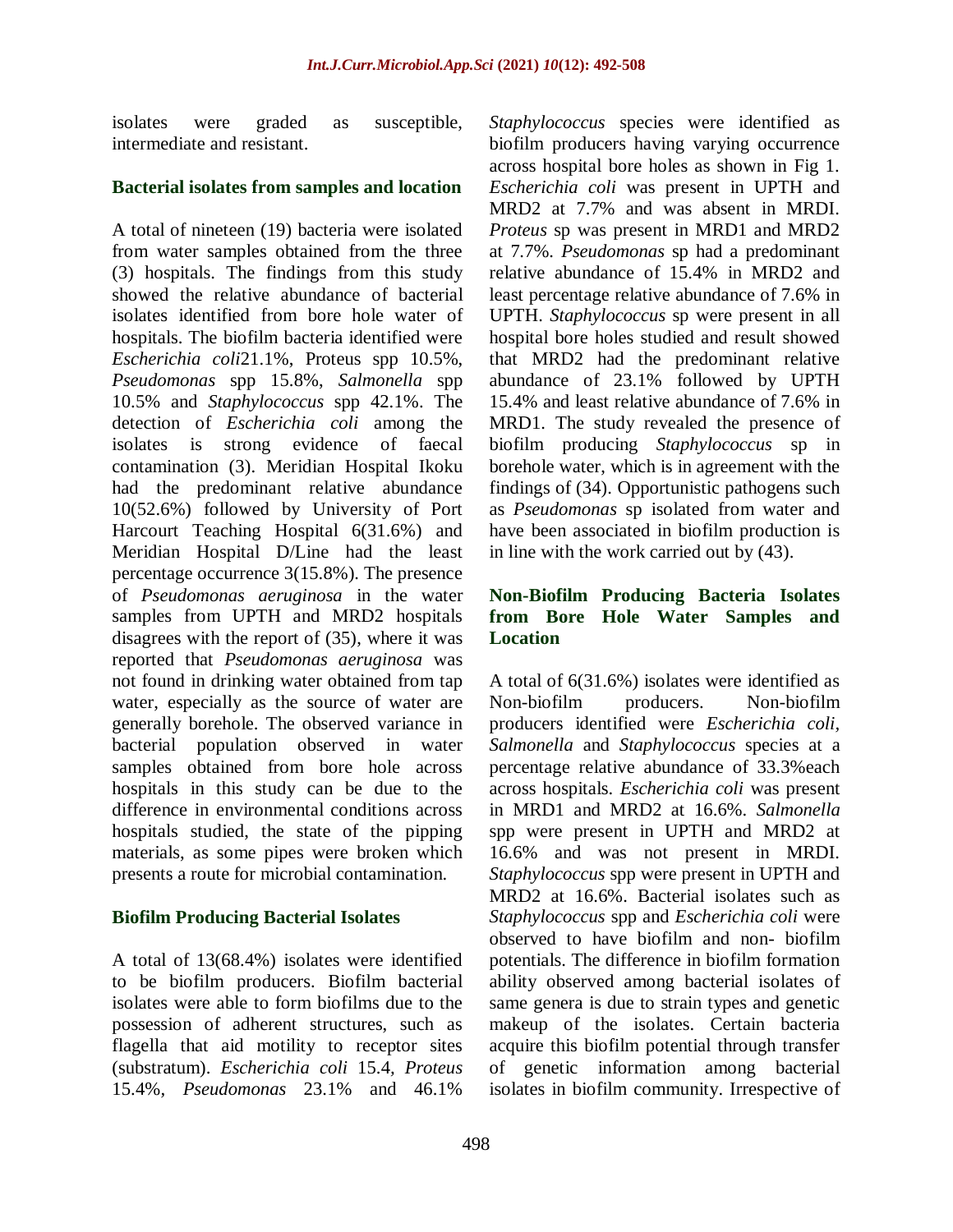their inability to produce biofilm, they are infectious to humans (23).

## **Antibiotic Sensitivity pattern of biofilm producing bacteria isolated from various samples**

The result of the antibiotic pattern of *Escherichia coli*as shown in Table 2 indicates that greater number of *Escherichia coli* were susceptible to Ofloxacin, Nitrofurantoin and Imipenem (50%). Susceptibility to Ofloxacin in this study concurs with the findings of(38). *Escherichia coli* showed complete resistance to Ceftazidime, Augmentin, Cefuroxime, Cefixime and Ciprofloxacin (100%).

The result of the antibiotic pattern of *Proteus*  spp as shown in Table 3 indicates that greater number of *Proteus* sp were susceptible to Nitrofurantoin and Ofloxacin (100%). *Proteus sp* showed complete resistance to Ceftazidime, Augmentin, Cefexime, Cefuroxime, Ciprofloxacin and (100%).

The result of the antibiotic pattern of *Pseudomonas* spp as shown in Table 4 indicates that greater number of *Pseudomonas*  sp were susceptible to Gentamycin (100%) followed by Ofloxacin and Imipenem (66.6%). *Pseudomonas* sp showed 100% resistance to Ceftazidime, Augmentin, Cefuroxime and Cefexime.

The result of the antibiotic pattern of *Staphylococcus* spp as shown in Table 5 indicates that greater number of the *Staphylococcus* sp were susceptible to Ofloxacin (83.3%), Gentamycin and Imipenem (66.7%).

*Staphylococcus* sp showed complete resistance to Ceftazidime, Augmentin, Cefuroxime, Ceftriaxone and Cloxacillin (100%). The observed susceptibility of *Staphylococcus* spp to Ofloxacin is in accordance with the report of (4). High sensitivity to gentamycin in this present study compares favourably with the reports of (36). The observed resistance to Cloxacillin in this study contradicts the findings of (36) which revealed that Cloxacillin was highly recommended in staphylococcal infection.

The main problem associated with biofilm forming bacteria is the low sensitivity of the bacteria to the antimicrobials used (41).The level of susceptibility of biofilm bacterial to Ofloxacin in this study can be attributed to its ability in killing biofilm cells and effectiveness on non-growing cells (50).The resistance to beta-lactam drugs is in line with the work of (42). Most organisms were resistant to Ceftazidime which is a cephalosporin group antibiotic. Ofloxacin, Gentamycin, Imipenem and Nitrofurantoin has been found from this study to be the drug of choice for *Escherichia coli*, *Proteus*, *Staphylococcus* and *Pseudomonas* species biofilm producers present in bore hole water.

The Multiple Antibiotic Resistance Index of biofilm forming bacteria isolated from bore hole water, revealed that *Escherichia coli, Proteus*, *Pseudomonas* and *Staphylococcus*  species had multidrug resistance index of 100%. multidrug resistance index values greater than 0.2 indicate a high risk where antibiotics are often used (16). This increase in resistance might result from poorly guided and frequent discard of antibiotic residues into natural sources, making the environment a storehouse of genetically resistant bacteria (15).

# **Antibiotics Sensitivity Pattern of Non-Biofilm Producing Bacteria**

*Escherichia coli* isolates as shown in Table 6 indicates that greater number of the *Escherichia coli* were susceptible to Ofloxacin, Ciprofloxacin and Gentamycin (100%) This was followed by Cefexime,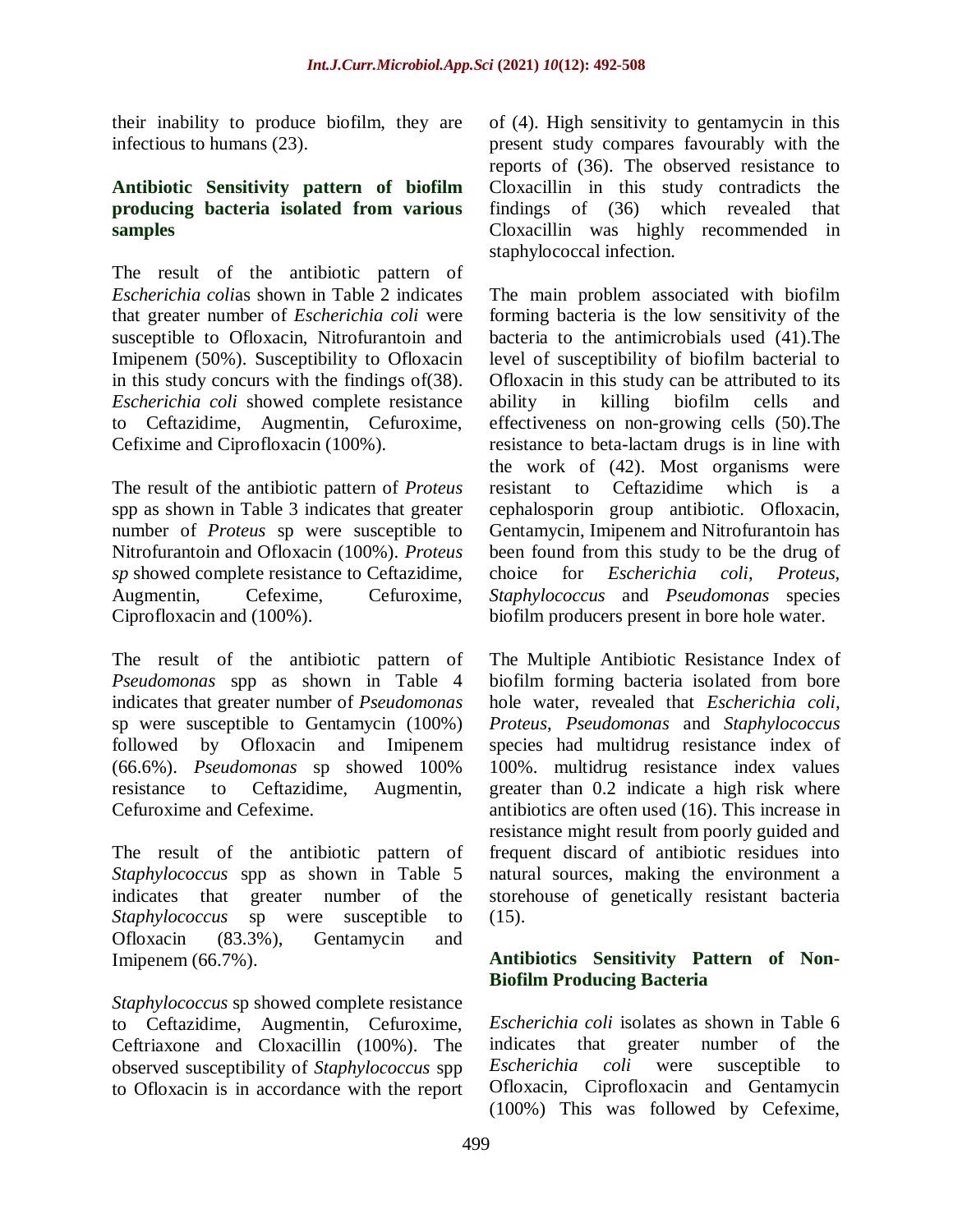Nitrofurantoin, Augmentin and Imipenem (50%). Gentamycin belongs to aminoglycosides group of antibiotics and the level of susceptibility observed is not surprising because it is known to work against gram negative bacteria such as *E*. *coli*, by binding to their ribosomes and inhibiting protein synthesis (48). *Escherichia coli* showed complete resistance to Ceftazidime (100%).

The result of the antibiotic pattern of *Salmonella* spas presented in Table 7 indicated that a greater number of *Salmonella* spp were 100% susceptible to Ofloxacin, Gentamycin, Nitrofurantoin and Ciprofloxacin followed by Augmentin, Cefexime and Imipenem (50%). *Salmonella* sp showed resistance to: Ceftazidime (100%).

The result of the antibiotic pattern of *Staphylococcus* spp as shown in Table 8 indicates that greater number of *Staphylococcus* spp were susceptible to Gentamycin and Imipenem (100%), Ofloxacin, Cefuroxime, Erythromycin, Ceftriaxone and Cloxacillin (50%). *Staphylococcus* spp showed complete resistance to Ceftazidime and Augmentin (100%)

The Multiple antibiotic resistance Index of non-biofilm forming bacteria isolated from bore hole water samples, showed that *Escherichia coli, Salmonella* and *Staphylococcus* species had multidrug resistance index of 50%, 50% and 100%, respectively.

Multiple antibiotic resistance index values in this study were greater than 0.2, indicating a high risk  $(15)$ .

## **Distribution of biofilm formers, ESBL and MBL producers**

A total of 13(68.4%) bacterial isolates that tested positive to biofilm production were screened for extended spectrum betalactamase (ESBL) and metallo beta-lactamase (MBL). Out of which 8(42.1%) and 6(31.6%) were confirmed as ESBL and MBL producers. *Proteus* spp was detected as ESBL producers showing comparatively higher incidence of (100%) followed by *Staphylococcus* spp (50%), *Pseudomonas* spp (33.3%) and *Escherichia coli* (25%). *Pseudomonas* spp were identified to be the highest MBL producers i.e., 66.7% closely followed by *Proteus* spp (50%). Other bacterial isolates such as *Escherichia coli* and *Staphylococcus*  spp phenotypically expressed the presence of MBL enzyme at (25%). The coexistence of biofilm along with both beta-lactamases producing strains was found to be (26%). The biofilm matrix enhances the expression of resistant genes like beta-lactamases. This is in accordance with the findings of (17).The result of ESBL integration with MBL production and biofilm production revealed that high ESBL producers were biofilm bacteria and there was significant relationship between ESBL and biofilm formation ( $\gamma$ 2 = 2.73, P-value =  $0.001$ ).

This is contrary to the findings of (18). The significant association between ESBL and bacterial biofilm production observed in this study is because most biofilm producing bacteria isolated in this study were positive to extended spectrum beta-lactamases production. The link between MBL production and biofilm production was found to be statistically significant. ( $\chi$ 2 = 2.01, P-value = 0.002).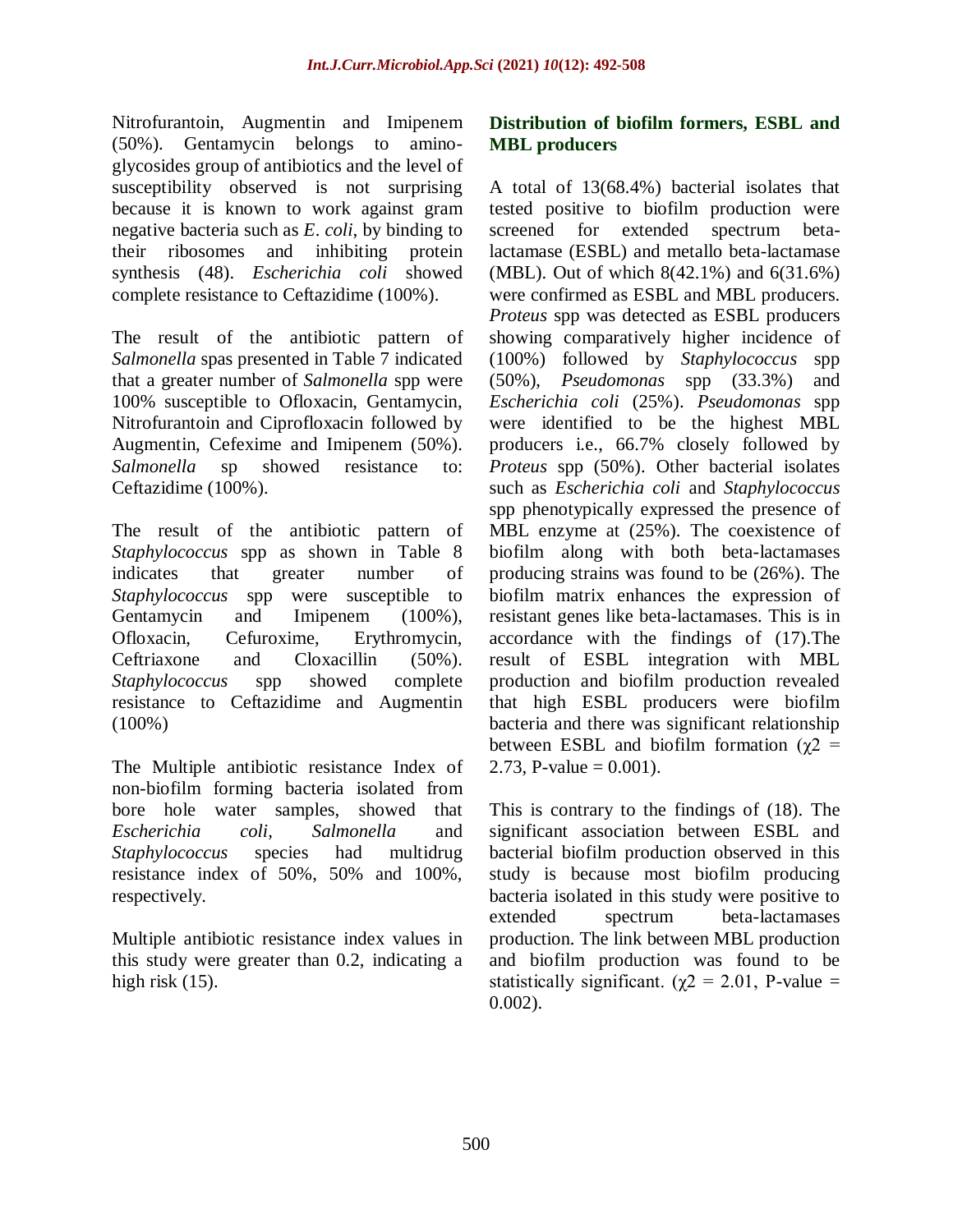#### *Int.J.Curr.Microbiol.App.Sci* **(2021)** *10***(12): 492-508**

|                    |                                   |                                                 |                                                    | $N=2$                                             |
|--------------------|-----------------------------------|-------------------------------------------------|----------------------------------------------------|---------------------------------------------------|
| <b>Antibiotics</b> | <b>Concentration</b><br>$(\mu g)$ | <b>Resistant</b><br>$n\left(\frac{6}{6}\right)$ | <b>Intermediate</b><br>$n\left(\frac{6}{6}\right)$ | <b>Susceptible</b><br>$n\left(\frac{0}{0}\right)$ |
| <b>OFL</b>         | 5                                 | 0(0.00)                                         | 1(50.0)                                            | 1(50.0)                                           |
| <b>AUG</b>         | 30                                | 2(100)                                          | 0(0.00)                                            | 0(0.00)                                           |
| CAZ                | 30                                | 2(100)                                          | 0(0.00)                                            | 0(0.00)                                           |
| <b>CRX</b>         | 30                                | 2(100)                                          | 0(0.00)                                            | 0(0.00)                                           |
| <b>GEN</b>         | 10                                | 0(0.00)                                         | 2(100)                                             | 0(0.00)                                           |
| <b>NIT</b>         | 300                               | 1(50.0)                                         | 0(0.00)                                            | 1(50.0)                                           |
| <b>CPR</b>         | 5                                 | 2(100)                                          | 0(0.00)                                            | 0(0.00)                                           |
| <b>CXM</b>         | 5                                 | 2(100)                                          | 0(0.00)                                            | 0(0.00)                                           |
| <b>IMP</b>         | 30                                | 0(0.00)                                         | 1(50.0)                                            | 1(50.0)                                           |

## **Table.1** Antibiotics Sensitivity Pattern of Biofilm Producing *Escherichia coli*  Isolated from Bore Hole Water

**KEY**: (AU) Augmentin, (CAZ) Ceftazidime, (CRX) Cefuroxime, (CTR) Ceftriaxone, (ERY) Erythromycin, (CXC) Cloxacillin, (NIT) Nitrofurantoin (CXM) Cefixime, (OFX) Ofloxacin, (GEN) Gentamycin, (CPX) Ciprofloxacin, (IMP) Imipenem

# **Table.2** Antibiotics Sensitivity Pattern of Biofilm Producing *Proteus* sp Isolated from Bore Hole Water

|                    |                                   |                                     |                                        | $N=2$                                             |
|--------------------|-----------------------------------|-------------------------------------|----------------------------------------|---------------------------------------------------|
| <b>Antibiotics</b> | <b>Concentration</b><br>$(\mu g)$ | <b>Resistant</b><br>$n\binom{0}{0}$ | <b>Intermediate</b><br>$n\binom{0}{0}$ | <b>Susceptible</b><br>$n\left(\frac{0}{0}\right)$ |
| <b>OFL</b>         | 5                                 | 0(0.00)                             | 0(0.00)                                | 2(100)                                            |
| <b>AUG</b>         | 30                                | 2(100)                              | 0(0.00)                                | 0(0.00)                                           |
| CAZ                | 30                                | 2(100)                              | 0(0.00)                                | 0(0.00)                                           |
| <b>CRX</b>         | 30                                | 2(100)                              | 0(0.00)                                | 0(0.00)                                           |
| <b>GEN</b>         | 10                                | 1(50.0)                             | 0(0.0.0)                               | 1(50.0)                                           |
| <b>NIT</b>         | 300                               | 0(0.00)                             | 0(00.0)                                | 2(100)                                            |
| <b>CPR</b>         | 5                                 | 2(100)                              | 0(0.00)                                | 0(0.00)                                           |
| <b>CXM</b>         | 5                                 | 2(100)                              | 0(0.00)                                | 0(0.00)                                           |
| <b>IMP</b>         | 30                                | 1(50.0)                             | 0(0.00)                                | 1(50.0)                                           |

**KEY**: (AU) Augmentin, (CAZ) Ceftazidime, (CRX) Cefuroxime, (CTR) Ceftriaxone, (ERY) Erythromycin, (CXC) Cloxacillin, (NIT) Nitrofurantoin (CXM) Cefixime, (OFX) Ofloxacin, (GEN) Gentamycin, (CPX) Ciprofloxacin, (IMP) Imipenem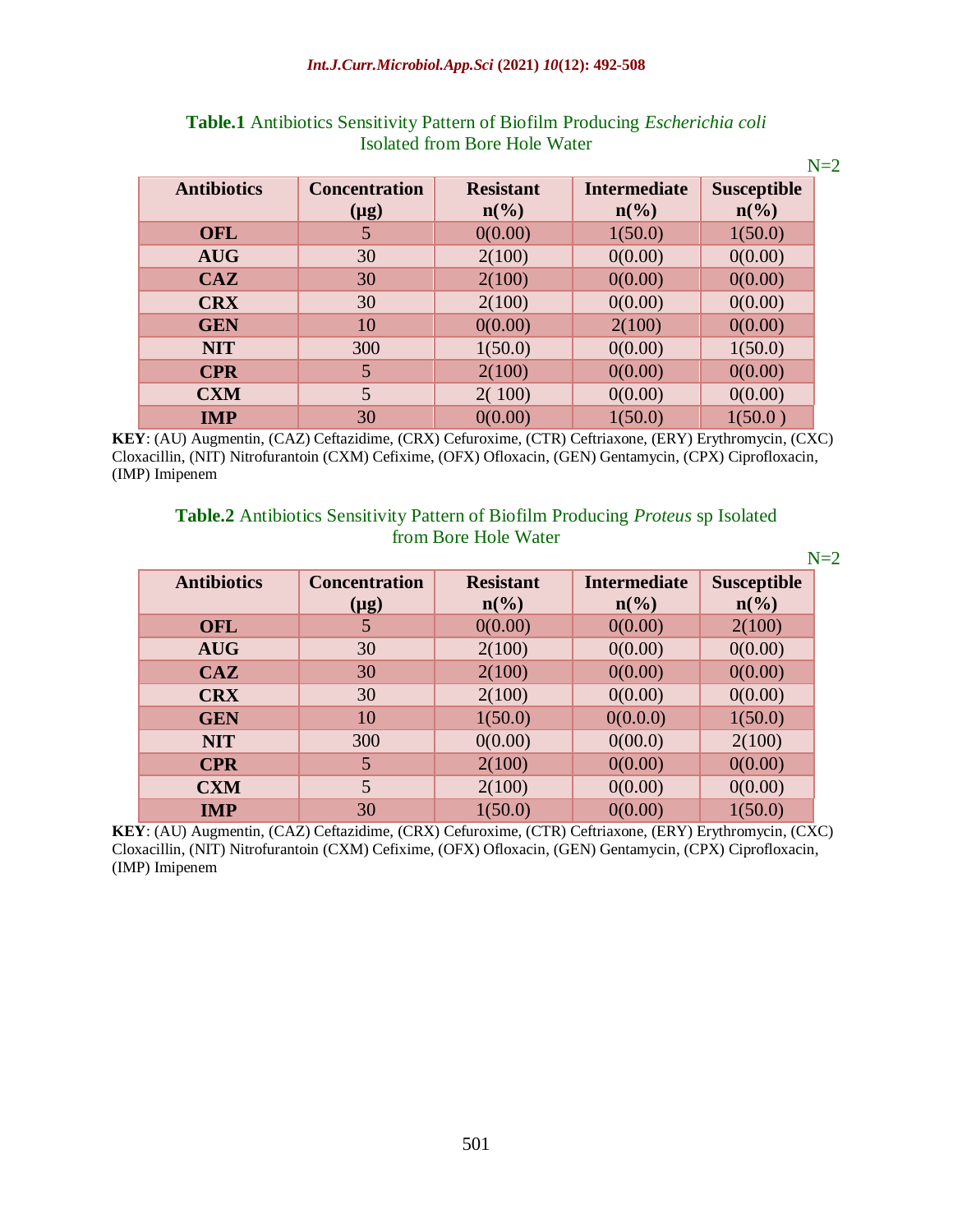|                    |                      |                             |                             | $N=3$                       |
|--------------------|----------------------|-----------------------------|-----------------------------|-----------------------------|
| <b>Antibiotics</b> | <b>Concentration</b> | <b>Resistant</b>            | <b>Intermediate</b>         | <b>Susceptible</b>          |
|                    | $(\mu g)$            | $n\left(\frac{6}{6}\right)$ | $n\left(\frac{0}{0}\right)$ | $n\left(\frac{0}{0}\right)$ |
| <b>OFL</b>         | 5                    | 0(0.00)                     | 1(33.3)                     | 2(66.6)                     |
| <b>AUG</b>         | 30                   | 3(100)                      | 0(0.00)                     | 0(0.00)                     |
| CAZ                | 30                   | 3(100)                      | 0(0.00)                     | 0(0.00)                     |
| <b>CRX</b>         | 30                   | 3(100)                      | 0(0.00)                     | 0(0.00)                     |
| <b>GEN</b>         | 10                   | 0(0.00)                     | 0(0.00)                     | 3(100)                      |
| <b>NIT</b>         | 300                  | 1(33.3)                     | 1(33.3)                     | 1(33.3)                     |
| <b>CPR</b>         | 5                    | 2(66.6)                     | 1(33.3)                     | 0(0.00)                     |
| <b>CXM</b>         | 5                    | 3(100)                      | 0(0.00)                     | 0(0.00)                     |
| <b>IMP</b>         | 30                   | 1(33.3)                     | 0(0.00)                     | 2(66.6)                     |

## **Table.3** Antibiotics Sensitivity Pattern of Biofilm Producing *Pseudomonas* sp Isolated from Bore Hole Water

**KEY**: (AU) Augmentin, (CAZ) Ceftazidime, (CRX) Cefuroxime, (CTR) Ceftriaxone, (ERY) Erythromycin, (CXC) Cloxacillin, (NIT) Nitrofurantoin (CXM) Cefixime, (OFX) Ofloxacin, (GEN) Gentamycin, (CPX) Ciprofloxacin, (IMP) Imipenem.

#### **Table.4** Antibiotics Sensitivity Pattern of Biofilm Producing *Staphylococcus* sp Isolated from Bore Hole Water  $N-\epsilon$

|                    |                      |                  |                     | $N=0$              |
|--------------------|----------------------|------------------|---------------------|--------------------|
| <b>Antibiotics</b> | <b>Concentration</b> | <b>Resistant</b> | <b>Intermediate</b> | <b>Susceptible</b> |
|                    | $(\mu g)$            | $n$ (%)          | $n$ (%)             | n(%)               |
| <b>OFL</b>         | 5                    | 1(16.7)          | 0(0.00)             | 5(83.3)            |
| <b>AUG</b>         | 30                   | 6(100)           | 0(0.00)             | 0(0.00)            |
| CAZ                | 30                   | 6(100)           | 0(0.00)             | 0(0.00)            |
| <b>CRX</b>         | 30                   | 6(100)           | 0(0.00)             | 0(0.00)            |
| <b>GEN</b>         | 10                   | 1(16.7)          | 1(16.7)             | 4(66.7)            |
| <b>CTR</b>         | 30                   | 6(100)           | 0(0.00)             | 0(0.00)            |
| <b>ERY</b>         | 5                    | 4(66.7)          | 0(0.00)             | 2(33.3)            |
| <b>CXC</b>         | 5                    | 6(100)           | 0(0.00)             | 0(0.00)            |
| <b>IMP</b>         | 30                   | 1(16.7)          | 1(16.7)             | 4(66.7)            |

**KEY**: (AU) Augmentin, (CAZ) Ceftazidime, (CRX) Cefuroxime, (CTR) Ceftriaxone, (ERY) Erythromycin, (CXC) Cloxacillin, (NIT) Nitrofurantoin (CXM) Cefixime, (OFX) Ofloxacin, (GEN) Gentamycin, (CPX) Ciprofloxacin, (IMP) Imipenem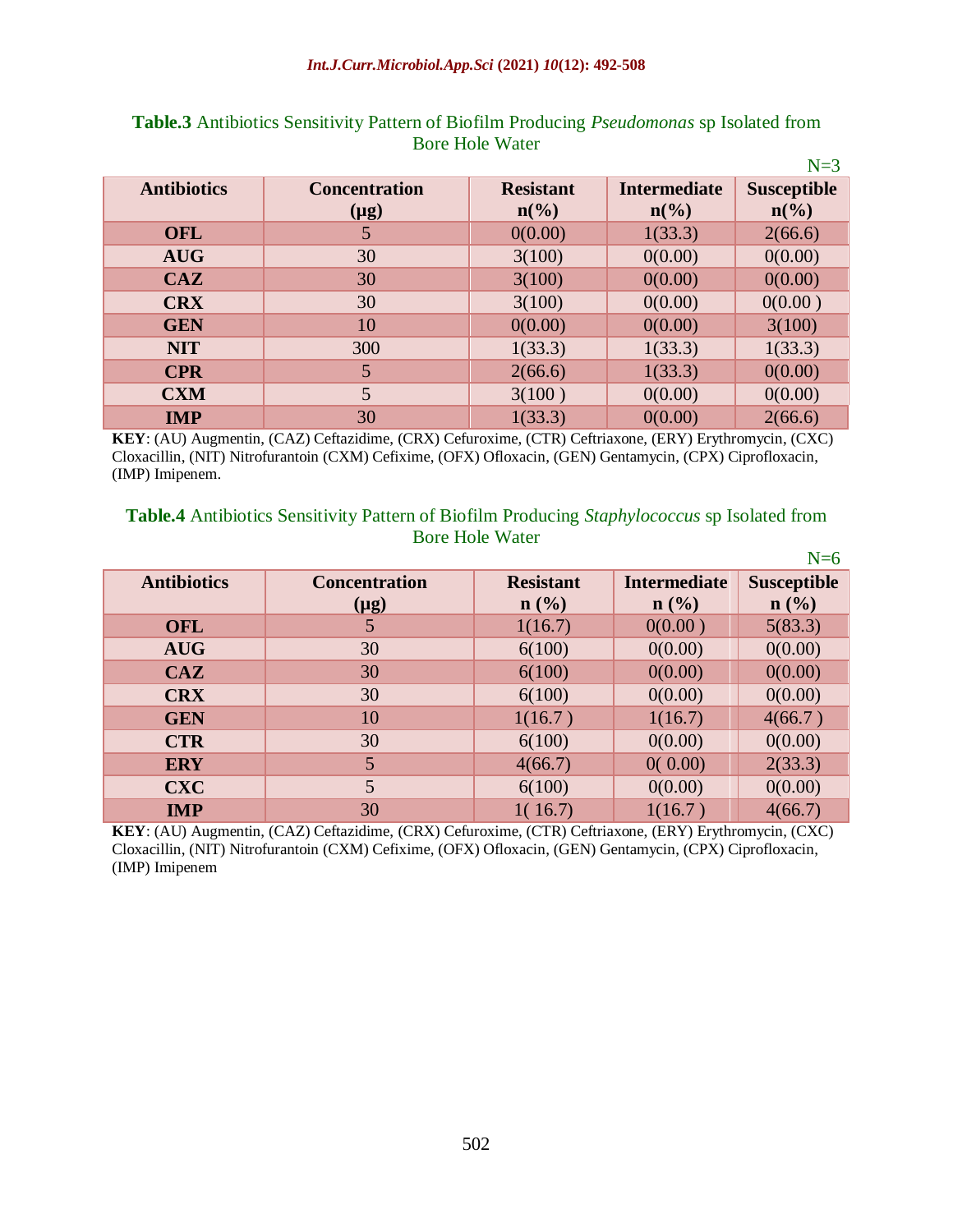|                    |                      |                             |                             | $N=2$                       |
|--------------------|----------------------|-----------------------------|-----------------------------|-----------------------------|
| <b>Antibiotics</b> | <b>Concentration</b> | <b>Resistant</b>            | <b>Intermediate</b>         | <b>Susceptible</b>          |
|                    | $(\mu g)$            | $n\left(\frac{0}{0}\right)$ | $n\left(\frac{0}{0}\right)$ | $n\left(\frac{0}{0}\right)$ |
| <b>OFL</b>         |                      | 0(0.00)                     | 0(0.00)                     | 2(100)                      |
| <b>AUG</b>         | 30                   | 1(50.0)                     | 0(0.00)                     | 1(50.0)                     |
| CAZ                | 30                   | 2(100)                      | 0(0.00)                     | 0(0.00)                     |
| <b>CRX</b>         | 30                   | 1(50.0)                     | 1(50.0)                     | 0(0.00)                     |
| <b>GEN</b>         | 10                   | 0(0.00)                     | 0(0.00)                     | 2(100)                      |
| <b>NIT</b>         | 300                  | 0(0.00)                     | 1(50.0)                     | 1(50.0)                     |
| <b>CPR</b>         | 5                    | 0(0.00)                     | 0(0.00)                     | 2(100)                      |
| <b>CXM</b>         | 5                    | 1(50.0)                     | 0(0.00)                     | 1(50.0)                     |
| <b>IMP</b>         | 30                   | 0(0.00)                     | 1(50.0)                     | 1(50.0)                     |

# **Table.5** Antibiotics Sensitivity Pattern of Non-Biofilm Producing *Escherichia coli* Isolated from Bore Hole Water

**KEY**: (AU) Augmentin, (CAZ) Ceftazidime, (CRX) Cefuroxime, (CTR) Ceftriaxone, (ERY) Erythromycin, (CXC) Cloxacillin, (NIT) Nitrofurantoin (CXM) Cefixime, (OFX) Ofloxacin, (GEN) Gentamycin, (CPX) Ciprofloxacin, (IMP) Imipenem

### **Table.6** Antibiotics Sensitivity Pattern of Non-Biofilm Producing *Salmonella* sp Isolated from Bore Hole Water

|                    |                      |                             |                             | $N=2$                       |
|--------------------|----------------------|-----------------------------|-----------------------------|-----------------------------|
| <b>Antibiotics</b> | <b>Concentration</b> | <b>Resistant</b>            | <b>Intermediate</b>         | <b>Susceptible</b>          |
|                    | $(\mu g)$            | $n\left(\frac{6}{6}\right)$ | $n\left(\frac{0}{0}\right)$ | $n\left(\frac{6}{6}\right)$ |
| <b>OFL</b>         |                      | 0(0.00)                     | 0(0.00)                     | 2(100)                      |
| <b>AUG</b>         | 30                   | 1(50.0)                     | 0(0.00)                     | 1(50.0)                     |
| CAZ                | 30                   | 2(100)                      | 0(0.00)                     | 0(0.00)                     |
| <b>CRX</b>         | 30                   | 1(50.0)                     | 1(50.0)                     | 0(0.00)                     |
| <b>GEN</b>         | 10                   | 0(0.00)                     | 0(0.00)                     | 2(100)                      |
| <b>NIT</b>         | 300                  | 0(0.00)                     | 0(0.00)                     | 2(100)                      |
| <b>CPR</b>         | 5                    | 0(0.00)                     | 0(0.00)                     | 2(100)                      |
| <b>CXM</b>         | 5                    | 1(50.0)                     | 0(0.00)                     | 1(50.0)                     |
| <b>IMP</b>         | 30                   | 0(0.00)                     | 1(50.0)                     | 1(50.0)                     |

**KEY**: (AU) Augmentin, (CAZ) Ceftazidime, (CRX) Cefuroxime, (CTR) Ceftriaxone, (ERY) Erythromycin, (CXC) Cloxacillin, (NIT) Nitrofurantoin (CXM) Cefixime, (OFX) Ofloxacin, (GEN) Gentamycin, (CPX) Ciprofloxacin, (IMP) Imipenem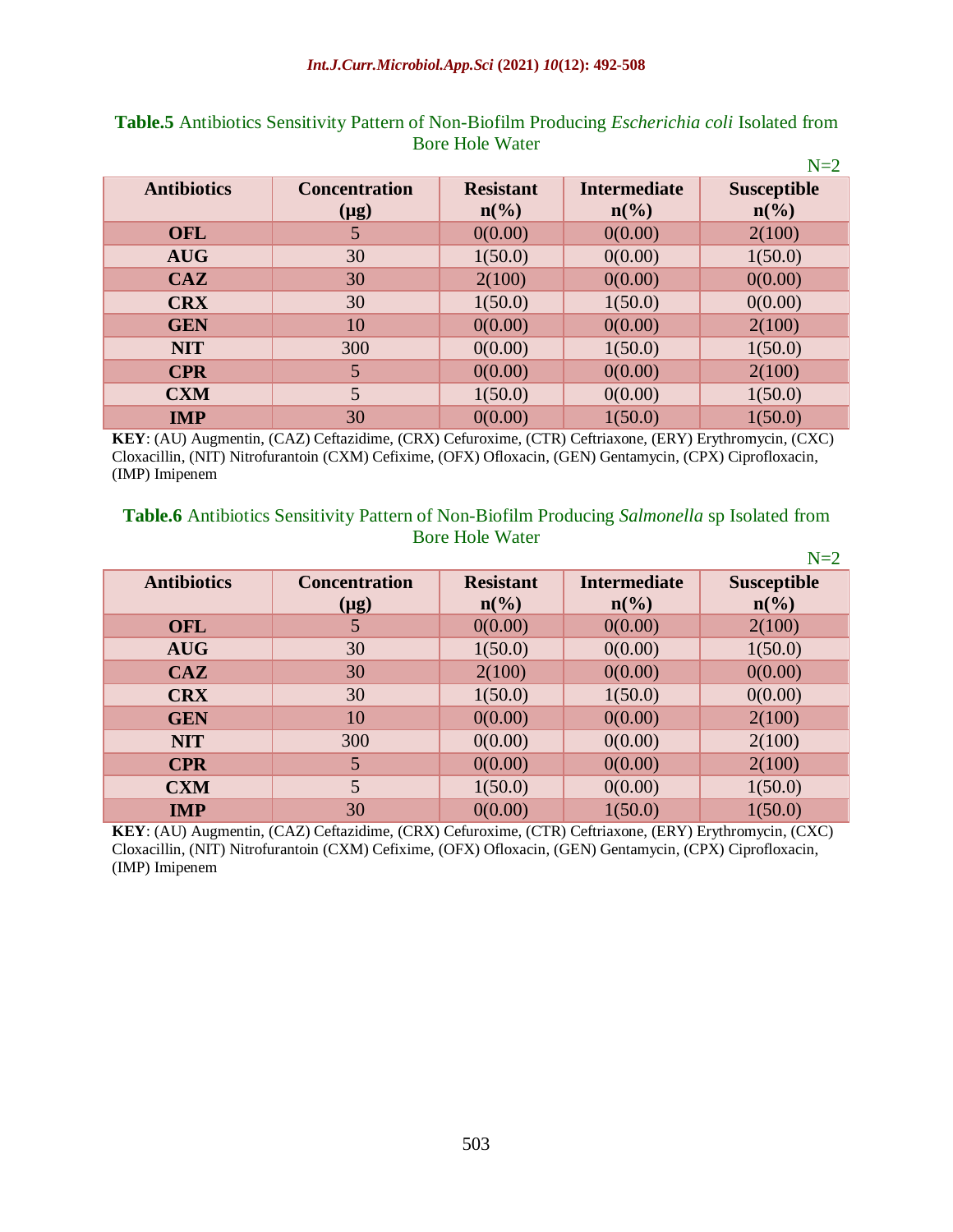|                    |                      |                             |                             | $N=2$              |
|--------------------|----------------------|-----------------------------|-----------------------------|--------------------|
| <b>Antibiotics</b> | <b>Concentration</b> | <b>Resistant</b>            | Intermediate $n\frac{6}{6}$ | <b>Susceptible</b> |
|                    | $(\mu g)$            | $n\left(\frac{6}{6}\right)$ |                             | $n\binom{0}{0}$    |
| <b>OFL</b>         | 5                    | 0(0.00)                     | 1(50.0)                     | 1(50.0)            |
| <b>AUG</b>         | 30                   | 2(100)                      | 0(0.00)                     | 0(0.00)            |
| CAZ                | 30                   | 2(100)                      | 0(0.00)                     | 0(0.00)            |
| <b>CRX</b>         | 30                   | 0(0.00)                     | 1(50.0)                     | 1(50.0)            |
| <b>GEN</b>         | 10                   | 0(0.00)                     | 0(0.00)                     | 2(100)             |
| <b>CTR</b>         | 30                   | 0(0.00)                     | 1(50.0)                     | 1(50.0)            |
| <b>ERY</b>         | 5                    | 1(50.0)                     | 0(0.00)                     | 1(50.0)            |
| <b>CXC</b>         | 5                    | 1(50.0)                     | 0(0.00)                     | 1(50.0)            |
| <b>IMP</b>         | 30                   | 0(0.00)                     | 0(0.00)                     | 2(100)             |

# **Table.7** Antibiotics Sensitivity Pattern of Non-Biofilm Producing *Staphylococcus* sp Isolated from Bore Hole Water

**KEY**: (AU) Augmentin, (CAZ) Ceftazidime, (CRX) Cefuroxime, (CTR) Ceftriaxone, (ERY) Erythromycin, (CXC) Cloxacillin, (NIT) Nitrofurantoin (CXM) Cefixime, (OFX) Ofloxacin, (GEN) Gentamycin, (CPX) Ciprofloxacin, (IMP) Imipenem

#### **Table.8** Distribution of biofilm formers and ESBL and MBL producers

| <b>Organisms</b>         | <b>Biofilm</b> | <b>ESBL</b>      | <b>MBL</b>       | <b>ESBLand MBL</b> | <b>ESBL/MBL</b> and      |
|--------------------------|----------------|------------------|------------------|--------------------|--------------------------|
|                          | formers        | <b>Producers</b> | <b>Producers</b> | <b>Producers</b>   | <b>Biofilm Producers</b> |
| No. (%)                  | No. (%)        | No. (%)          | No. (%)          | No. (%)            | No. (%)                  |
| Escherichia coli 4       | 2(50)          | 1(25)            | 1(25)            | 1(25)              | 1(25)                    |
| <i>Proteus</i> spp 2     | 2(100)         | 2(100)           | 1(50)            | 1(50)              | 1(50)                    |
| <b>Pseudomonas spp 3</b> | 3(100)         | 1(33.3)          | 2(66.7)          | 1(33.3)            | 1(33.3)                  |
| Staphylococcus spp 8     | 6(75)          | 4(50)            | 2(25)            | 2(25)              | 2(25)                    |
| <b>Total 19</b>          | 13(68.4)       | 8(42.1)          | 6(31.6)          | 5(26)              | 5(26)                    |

Key: Extended spectrum beta-lactamase (ESBL), Metalo beta-lactamase (MBL)

# **Fig 1** Relative Abundance of Biofilm Producing Bacteria Isolated from Bore Hole Water

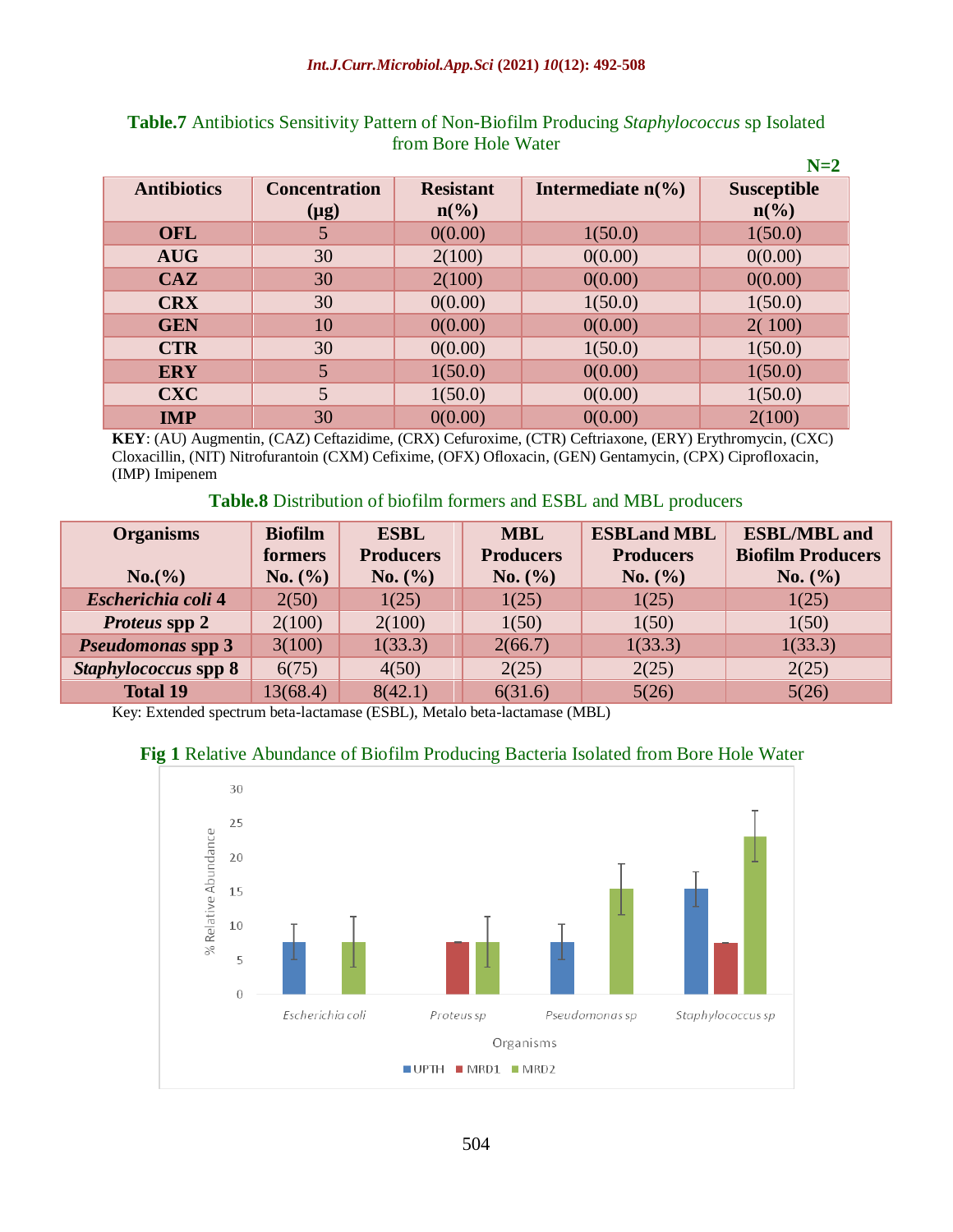# **Molecular Identification of Biofilm and Resistant Gene in Biofilm Producing Bacteria**

Molecular studies confirmed the identification of *Proteus mirabilis* and *Pseudomonas aeruginosa.* The results revealed the gene identification of PapC, CTX-M, ICAD and TET A in the genomic DNA of *Pseudomonas aeruginosa*, while PapC, CTX-M and ICAD genes were identified in the genomic DNA of *Proteus mirabilis*. TET A gene variant of the bacteria provides resistance to the antibiotic, Tetracycline. Tetracycline resistance is widespread among gram-positive and gramnegative bacteria and can be the result of drug efflux by bacteria, before reaching its site of action, protecting the ribosomal binding site, which reduces drug binding (49). CTX-M enzymes are a group of class A ESBLs which when present in bacteria, generally confer higher levels of resistance against beta lactam antibiotics such as Cefotaxime, Ceftriaxone and Ceftazidime. Identification of CTX-M gene in the genomic studies of biofilm bacteria is in line with the ESBL phenotypic screening which revealed its presence. A similar result was recorded in (26). Presence of CTX-M of ESBLs is often associated with phenotypes of resistance especially to fluoroquinolones and aminoglycosides. Biofilm polysaccharide intercellular adhesin synthesis protein ICAD gene is an adhesion gene and it was prevalent in the genomic DNA of biofilm producing *Proteus mirabilis* and *Pseudomonas aeruginosa* analysed in genomic studies.

The significant increase in biofilm producing bacteria strains and antibiotic resistant bacteria in this study provides a glimpse of the future threat. The study revealed that a higher number of antibiotics were resistant to biofilm producing bacteria as compared with nonbiofilm producers. Physicochemical analysis of water samples from three (3) hospitals

showed unsatisfactory properties. Bacteriological analysis of bore hole water revealed that water samples had total heterotrophic bacteria and coliform bacterial counts higher than the World Health Organization satisfactory drinking water limit. Bacteria such as *Escherichia coli*, *Pseudomonas aeruginosa*, *Proteus, Staphylococcus* and *Salmonella* species were identified in bore hole water from different hospitals and this suggests that waterborne infections may occur among water consumers depending on the level of consumption. Biofilm and non-biofilm bacteria were 100% resistant to Ceftazidime (third generation cephalosporin).

Ofloxacin, Gentamycin, Imipenem and Nitrofurantoin have been found from this study to be the drug of choice for bacterial biofilm and non-biofilm bacterial infections whose etiological agents are *Escherichia coli*, *Staphylococcus, Proteus, Salmonella* and *Pseudomonas* species*.* Going by the findings of this study, it becomes necessary that bacterial biofilm counts should be added to the indicators of water quality as they could indicate poor water quality and the presence of virulent bacteria in water. This study also showed that the result revealed from the phenotypic screening of extended spectrum beta lactamases correlates well with the genomic method of extended spectrum beta lactamases gene detection. Thus, this method can be adopted in resource limited settings for the detection of extended spectrum beta lactamases.

# **Recommendation**

Aseptic conditions should be verified during the repair of pipping materials and treatment of water at source should be frequently encouraged among hospitals studied. Pipping systems should be checked regularly to avoid contamination from broken pipes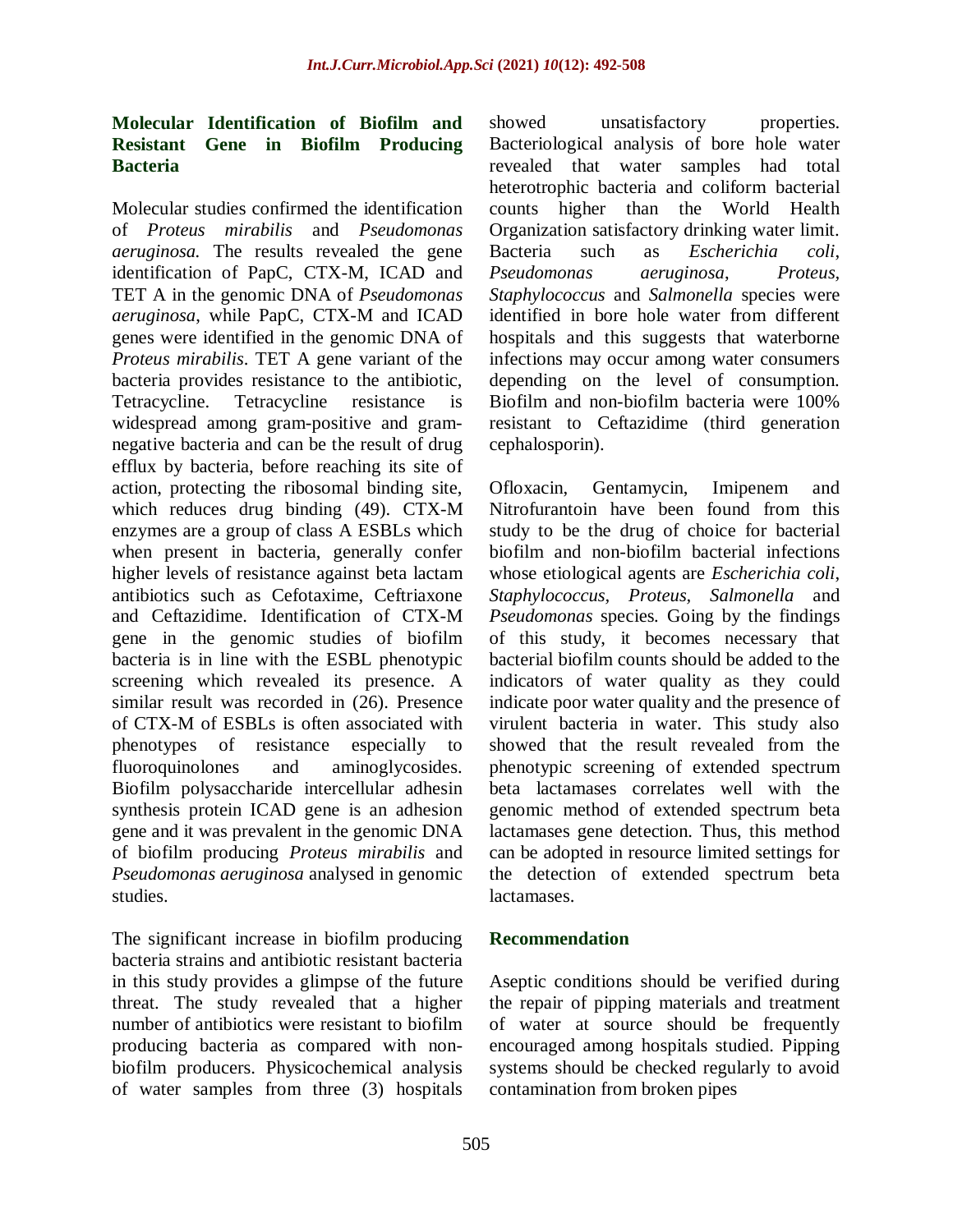The use of microfiltration filters will aid in water treatment by reducing the level of contaminants in the water, thus eliminating the metallic taste and other undesirable conditions that are expressed by water with contaminants above the maximum acceptable level. Neutralizing filter containing calcite or ground limestone (calcium carbonate) or magnesia (magnesium oxide) can be used to raise the pH to neutral since water is slightly acidic.

#### **References**

- 1. Adesoji, A. T. and Ogunjobi, A. A. (2013). Occurrence of Multidrug-Resistant Bacteria in Selected Water Distribution Systems in Oyo State, Nigeria. *Global Veterinaria* 11(2): 214- 224
- 2. Adna, M. A. (2014). Drinking Water Quality Assessment of the Middle East, the Gaza Strip Palestine *Water Resources and Industry,* (5), 58.
- 3. Agbabiaka, T. O., Sule, I. O. and Oyeyiola, G. P. (2014). Spatial assessment of public water supplies in densely populated areas of Ilorin Metropolis, Kwara State, Nigeria. *Fountain Journal of Natural and Applied Sciences* 3(1): 20-28.
- 4. Amadi, E. S., Ikeagwu, I. J. and Iroha, I. R. (2008). Antibiotic Sensitivity Pattern of *Staphylococcus aureus* in Abakiliki, Nigeria. *Journal Medical Science,* 24(2), 231–235
- 5. Amanidaz, N. (2015). The Intervention Between Heterotrophic Bacteria, Coliform, Faecal Coliform, Faecal *Streptococci* Bacteria in The Water Supply. *Applied and Environmental Microbiology,* 12, 53- 60.
- 6. Azrina, G., Szewzyk, R., Manz, W. and Schleifer, K. H. (2005). Microbiological Safety of Drinking Water. *Annual Revised Microbiology*, 54, 81–127.
- 7. Bjarnsholt, T., Kirketerp-Moller, K., Kristiansen, S., Phipps, R., Nielsen, A. K. and Jensen, P. O. (2007). Silver Against *Pseudomonas aeruginosa* Biofilms*. Pathological Microbiology and Immunological Scandinavica*, 115: 921-928
- 8. Buchman, R. E. and Gibbons, N. E. (2004). Bergey's Manual of Determinative Bacteriology*. American Journal of Science*,

21:529-563

- 9. Camper, A., Burr, M., Ellis, B., Butterfield, P. and Abernathy, C. (1998). Development and Structure of Drinking Water Biofilms and Techniques for Their Study. *Journal of Applied Microbiology*. 85: 15-19
- 10. Chandy, J. and Angles, M. (2001). Determination of nutrients limiting biofilm formation and the subsequent impact on disinfectant decay. *Water Resources*35(11): 2677-2682
- 11. Clinical and Laboratory Standard Institute. (2017). *Performance Standards for Antimicrobial Susceptibility Testing, Twentyfirst Informational Supplement*. 30(1): 68-70.
- 12. Cook, L. C. and Dunny, G. M. (2014). The Influence of Biofilms in the Biology of Plasmids*. Microbiology Spectrum*.5(1): 88-82
- 13. Cowon, E. S. and Steel, K. J. (1993). Identification of Medical Bacteria *3 rd Edition*, University Press, University Of Cambridge, Edinburgh, Cambridge, United Kingdom. 78- 84
- 14. Costerton, J. W., Stewart, P. S. and Greenberg, E. P. (1999). Bacterial Biofilms: A Common Cause of Persistent Infections*. Science* 284: 1318-1322.
- 15. Davies, J. and Davies, D. (2010).Origins and Evolution of Antibiotic Resistance*. Microbiology and Molecular Biology Reviews.*74:417–433
- 16. Davis, R., Brown, P. D. (2016). Multiple Antibiotic Resistance index, Fitness and Virulence Potential in Respiratory *Pseudomonas aeruginosa* from Jamaica. *Journal of Medical Microbiology.* 65: 261 – 271
- 17. Donlan, R. M. (2001). Biofilm Formation: A Clinically Relevant Microbiological Process. *Clinic Infections and Diseases*; 33:1387–92.
- 18. Emami, S. and Eftekhar, F. (2015). The Correlation Between Bioflm Formation and Drug Resistance in Nosocomial Isolates of *Acinetobacter Baumannii*. Avicenna *Journal Clinical Microbiology Infections*; 2:2
- 19. Eniola, K. I. T., Odaibo, A. D., Olayemi, A. B. and Ajiboye, T. O. (2015). Bacteriological Assessment of Treated Piped Water in Parts of Ilorin Metropolis. *Nigerian Journal of Microbiology* 28: 2797-2803
- 20. Fish, K. E., Osborn, A. M., Boxall, J. B.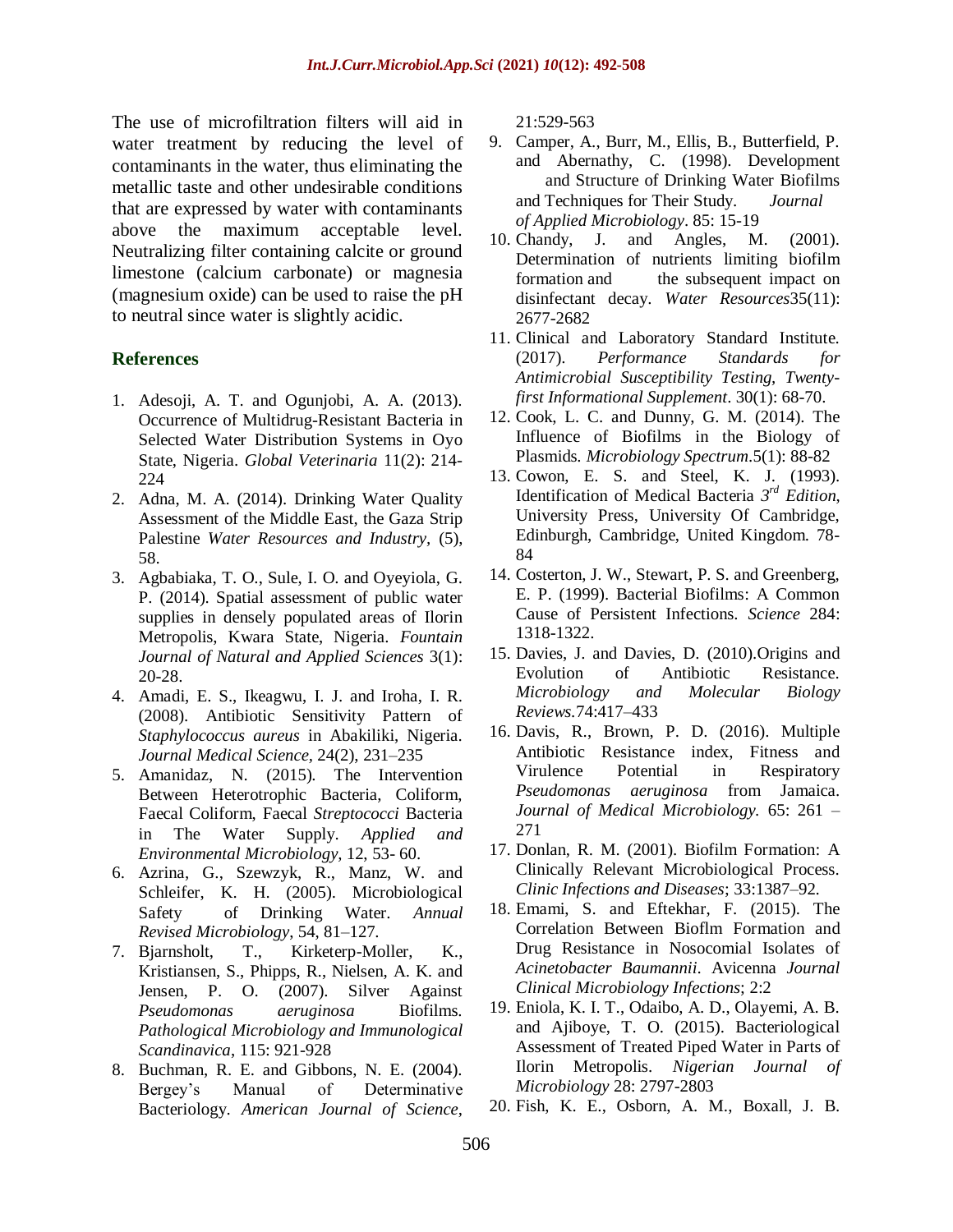(2017). Biofilm Structures (EPS and Bacteria Communities) in Drinking Water Distribution Systems Are Conditioned by Hydraulics and Influence Discolouration. *Science of the Total Environment* 1: 571-580.

- 21. Flemming, H-C and Wingender, J. (2010). The biofilm matrix. *Nature Reviews Microbiology* 8: 623-633.
- 22. Freeman, J., Falkiner, F. R. and Keane, C. T. (2009). New Method for Detecting Slime Production by Coagulase Negative *Staphylococci*. *Journal Clinical Pathol*ogy 42:872-4.
- 23. Fux, C. A., Costerton, J. W., Stewart, P. S. and Stoodley, P. (2005). Survival Strategies of Biofilm Infectious Biofilms. *Trends in Microbiology.* 13:34–40
- 24. Geli, P., Laxminarayan, R., Dunne, M. and Smith, D. L. (2012) "One-Size-Fits-All"? *Optimizing Treatment Duration for Bacterial Infections. 7*: 298-312.
- 25. General Laboratory Technology (2007) Percentage Concentration Calculation, Volume Per Volume, Weight Per Volume. *Journal of Biological Methods*. 6:22-80
- 26. Ghafourian, S., Sadeghifard, N., Soheili, S., Sekawi, Z. (2015) Extended Spectrum Betalactamases: Definition, Classification and Epidemiology. *Current Issues Molecular Biology*.17:11–21
- 27. Hall-Stodley, L., Costerton, J. W., Stoodley, P., (2004). Bacterial Biofilm from the Natural Environment to Infectious Diseases*. National Revised Microbial* 2(2): 95-108
- 28. Hanaah, M., Eweida, E. A. and Azza, F. (2000). *Heavy Metals in Drinking Water and Their Environmental Impact on Human Health.* 3:56-64.
- 29. Hoiby, N., Bjarnsholt, T., Givskov, M., Molinc, S. and Ciofub, O. (2010*).* Antibiotic Resistance of Bacterial Biofilms. *International Journal of Antimicrobial Agents*. 35:322-332
- 30. Kavcar, P., Sofuoglu, A. and Sofuoglu, S. C. (2009). "A Health Risk Assessment for Exposure to Trace Metals Via Drinking Water Ingestion Pathway," International Journal of Hygiene and Environmental Health, Vol 212, no. 2, pp 216-227.
- 31. Lewis, K. (2005). Persister Cells and the Riddle of Biofilm Survival. *Biochemistry* 70: 267-274. 69.
- 32. Lewis, K. (2001) Riddle of Biofilm Resistance. *Antimicrobial Agents Chemotherapy*45: 999-1007
- 33. Mah, T. C. and O'Toole, G. A. (2001). Mechanisms of Biofilm Resistance to Antimicrobial Agents. *Trends in Microbiology*, 1:34-39.
- 34. Mathur, T., Singhal, S., Khan, S., Upadhyay, D. J., Fatma, T. and Rattan, A. (2006). Detection of Biofilm Formation among the Clinical Isolates of Staphylococci: An Evaluation of Three Different Screening Methods. *Indian Journal Medical Microbiology*; 24:25–9
- 35. Mena, C. B. (2009). Risk Assessment of *Pseudomonas aeruginosa* in water. *Environmental Toxicology,* 201:71-115
- 36. Ndip, R. N., Ebah, L. M. E. and Onile, B. A. (1997). Antibiogram of *Staphylococcus aureus*  Isolated from Clinical Syndromes in Ilorin, Nigeria. *Journal of Medical Science*.6: 24 – 26.
- 37. Nigerian Industrial Standard (2015). Nigerian Standard for Drinking Water Quality.NIS Publication, Abuja, Nigeria, pp 20-21.
- 38. Niranjan, V. and Malini, A. Antimicrobial Resistance Pattern in *Escherichia coli* Causing Urinary Tract Infection Among Inpatients. Indian Journal Medical Research.; 6:139-945
- 39. Okoli, E. C., Chukwu, D. N. O., Idah, N. N., Afiukwa, J. N., Nmezi, P. N. A. and Obeta, A. E (2001). *Foundation Chemistry*. 1: 24- 28
- 40. Oparaocha, E. T., Iroegbu, O. C. and Obi, R. K. (2010). Assessment of Quality of Drinking Water Sources in the Federal University of Technology, Owerri, Imo state, Nigeria. *Journal of Applied Bioscience* 32: 1964-1976.
- 41. Ruzicka, F., Hola, V., Votava, M., Tejkalova, R., Horvath, R., Heroldová, M. (2004). Biofilm Detection and The Clinical Significance of *Staphylococcus Epidermidis* Isolates. *Folia Microbiology*; 49:596-600.
- 42. Schwaber, M. J., Navon-Venezia, S., Schwartz, D. (2005). High Levels of Antimicrobial Co-resistance Among Extended Spectrum Beta Lactamase Producing Enterobacteriaceae. Antimicrobial Agents Chemotherapy. 49(5):2137–9
- 43. September, S. M, Brözel, V. S and Venter, S.